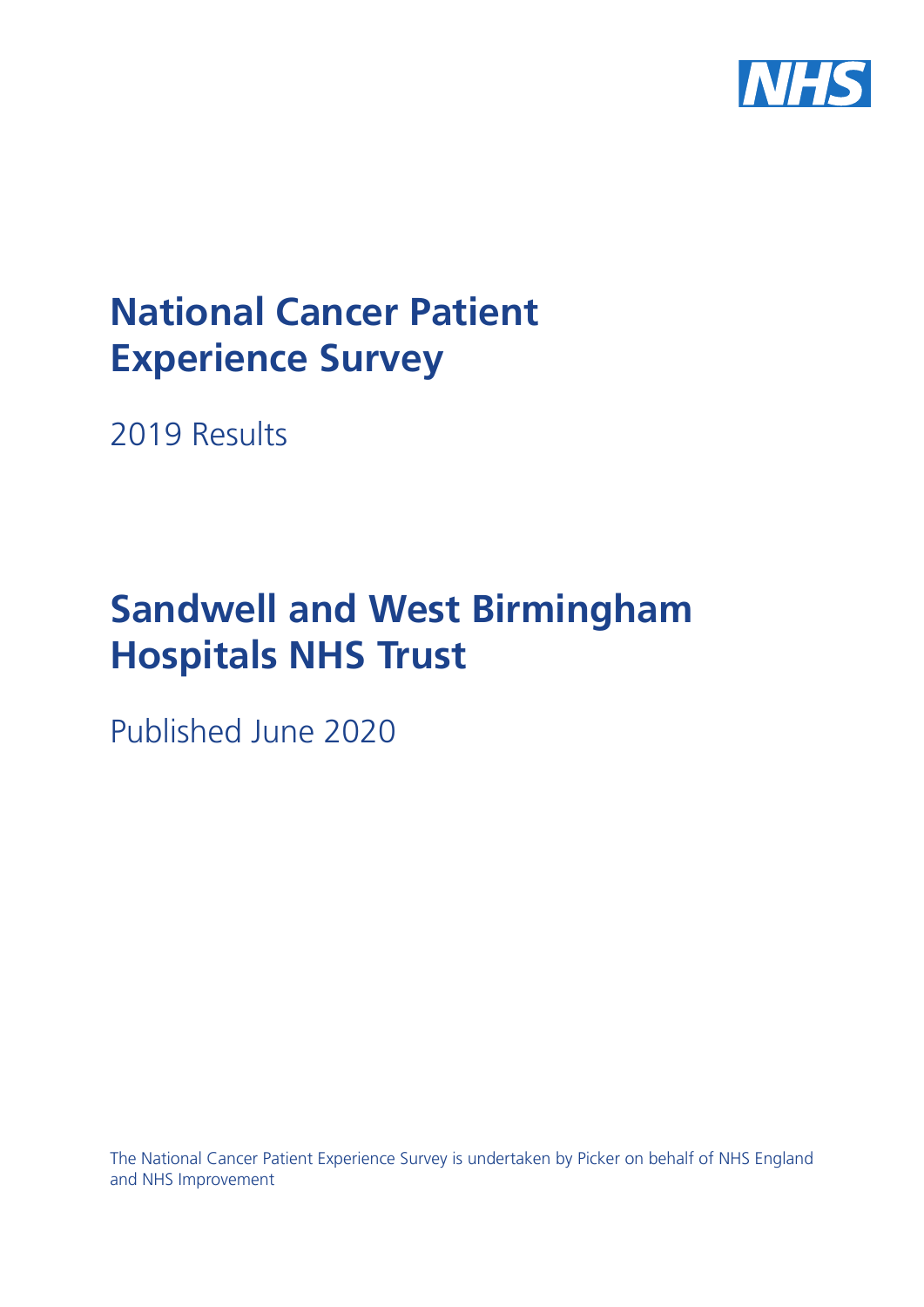# **Executive Summary** Case Mix Adjusted scores

#### **Cancer Dashboard Questions**

The following seven questions are included in phase 1 of the Cancer Dashboard developed by Public Health England and NHS England:

Q61. Patient's average rating of care scored from very poor to very good

| 0   | $\overline{2}$   | 3                                                             | 4 | 5 | 6 | 7 | 8 | 9   | 10                                                                                            |  |
|-----|------------------|---------------------------------------------------------------|---|---|---|---|---|-----|-----------------------------------------------------------------------------------------------|--|
|     |                  |                                                               |   |   |   |   |   | 8.9 |                                                                                               |  |
| 82% |                  |                                                               |   |   |   |   |   |     | Q18. Patient definitely involved as much as they wanted in decisions about care and treatment |  |
|     |                  |                                                               |   |   |   |   |   |     | Q19. Patient given the name of a CNS who would support them through their treatment           |  |
| 88% |                  | Q20. Patient found it very or quite easy to contact their CNS |   |   |   |   |   |     |                                                                                               |  |
| 85% |                  |                                                               |   |   |   |   |   |     | Q39. Patient always felt they were treated with respect and dignity while in hospital         |  |
| 93% | leaving hospital |                                                               |   |   |   |   |   |     | Q41. Hospital staff told patient who to contact if worried about condition or treatment after |  |
| 59% | treatment        |                                                               |   |   |   |   |   |     | Q55. General practice staff definitely did everything they could to support patient during    |  |

### **Questions Outside Expected Range**

|                                                                                                |            | Case Mix Adjusted Scores   |                            |                   |
|------------------------------------------------------------------------------------------------|------------|----------------------------|----------------------------|-------------------|
|                                                                                                | 2019 Score | Lower<br>Expected<br>Range | Upper<br>Expected<br>Range | National<br>Score |
| Q6. The length of time waiting for the test to be done was about right                         | 94%        | 83%                        | 93%                        | 88%               |
| Q7. Test results explained in completely understandable way                                    | 88%        | 74%                        | 86%                        | 80%               |
| Q10. Patient told they could bring a family member or friend when first told they had cancer   | 84%        | 70%                        | 83%                        | 77%               |
| Q13. Patient given easy to understand written information about the type of cancer they<br>had | 81%        | 69%                        | 80%                        | 74%               |
| Q28. Afterwards, staff completely explained how operation had gone in understandable<br>way    | 87%        | 73%                        | 86%                        | 79%               |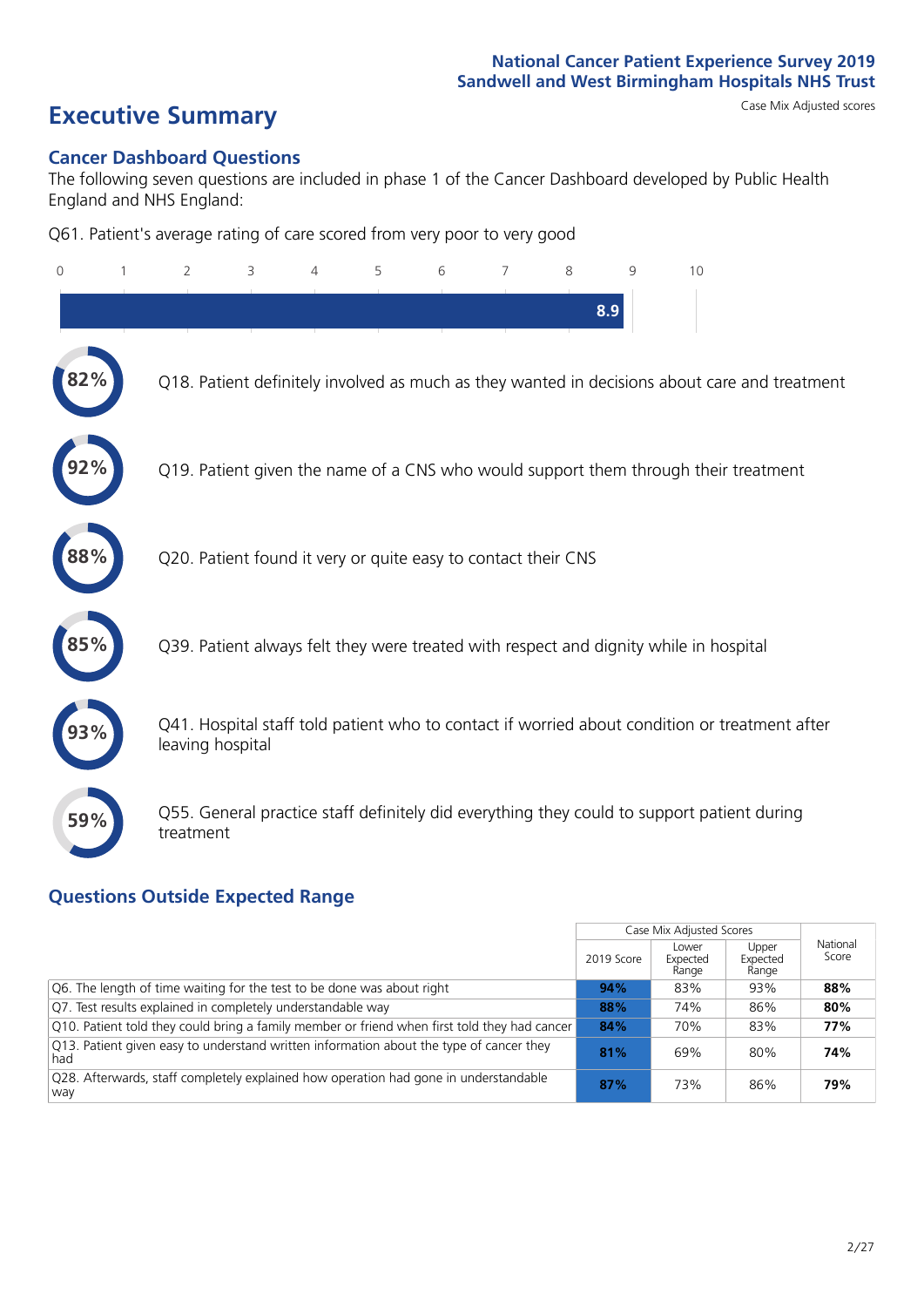# **Introduction**

The National Cancer Patient Experience Survey 2019 is the ninth iteration of the survey first undertaken in 2010. It has been designed to monitor national progress on cancer care; to provide information to drive local quality improvements; to assist commissioners and providers of cancer care; and to inform the work of the various charities and stakeholder groups supporting cancer patients.

The survey was overseen by a national Cancer Patient Experience Advisory Group. This Advisory Group set the principles and objectives of the survey programme and guided questionnaire development. The survey was commissioned and managed by NHS England. The survey provider, Picker, is responsible for designing, running and analysing the survey.

The 2019 survey involved 143 NHS Trusts. Out of 111,366 people, 67,858 people responded to the survey, yielding a response rate of 61%.

# **Methodology**

#### **Eligibility, eldwork and survey methods**

The sample for the survey included all adult (aged 16 and over) NHS patients, with a confirmed primary diagnosis of cancer, discharged from an NHS Trust after an inpatient episode or day case attendance for cancer related treatment in the months of April, May and June 2019. The fieldwork for the survey was undertaken between December 2019 and March 2020.

As in the previous four years, the survey used a mixed mode methodology. Questionnaires were sent by post, with two reminders where necessary, but also included an option to complete the questionnaire online. A Freephone helpline and email was available for respondents to opt out, ask questions about the survey, enable them to complete their questionnaire over the phone and provide access to a translation and interpreting facility for those whose first language was not English.

#### **Case-mix adjustment**

Both unadjusted and adjusted scores are presented in this report. Case-mix adjusted scores allows us to account for the impact that differing patient populations might have on results. By using the case-mix adjusted estimates we can obtain a greater understanding of how a Trust is performing given their patient population. The factors taken into account in this case-mix adjustment are gender, age, ethnic group, deprivation, and tumour group.

#### **Scoring methodology**

Fifty-two questions from the questionnaire are scored as these questions relate directly to patient experience. For all but one question (Q61), scores are presented as the percentage of positive responses out of all scored responses. For Q61, respondents rate their overall care on a scale of 0 to 10, of which the average was calculated for this question's presented score. The percentages in this report have been rounded to the nearest percentage point. Therefore, in some cases the figures do not appear to add up to 100%.

#### **Statistical significance**

In the reporting of 2019 results, appropriate statistical tests have been undertaken to identify unadjusted scores for which the change over time is 'statistically significant'. Thirty-seven scored questions in 2019 have been compared with those of 2018 and a statistically significant change between the two years has been reported where identified.

For the scored questions that are comparable beyond 2018, statistically significant change over the five years has also been reported where identified. A statistically significant difference means that the change in the result is very unlikely to have occurred by sampling variation.

#### **Suppression**

#### **Question-level suppression**

For scores where the base size per question is  $<$ 21, the score will be suppressed and replaced with an asterisk (\*). The base size will include neutral response options.

#### **Double suppression**

If any group within a particular sub-group breakdown (such as the tumour group breakdown) has <21 responses, then the figure for this particular group is suppressed and replaced with an asterisk (\*). If there is only one group within the sub-group breakdown that has <21 respondents, and is therefore suppressed, the group with the next lowest number of respondents is also supressed and replaced with an asterisk (\*) (regardless if it is greater than or less than 21).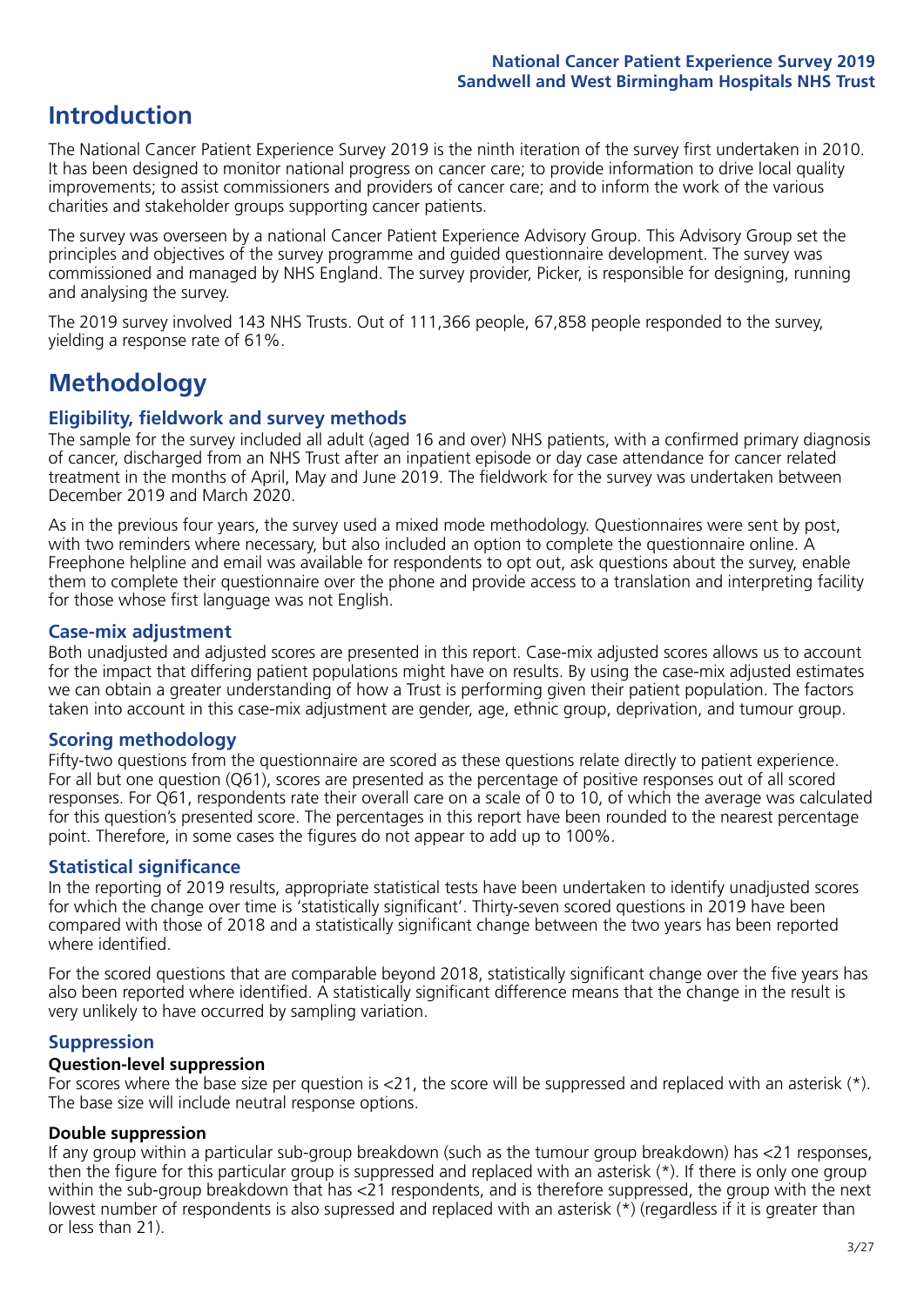# **Understanding the results**

This report shows how this Trust scored for each question in the survey, compared with national results and previous year's results. It is aimed at helping individual Trusts to understand their performance and identify areas for local improvement. Below is a description of the type of results presented within this report and how to understand them.

#### **Expected range charts**

The expected range charts in this report show a bar with the lowest and highest score received for each question nationally. Within this bar, an expected range is given (in grey) and a black diamond represents the actual score for this Trust.

Trusts whose score is above the upper limit of the expected range (in the dark blue) are positive outliers, with a score statistically significantly higher than the national mean. This indicates that the Trust performs better than what Trusts of the same size and demographics are expected to perform. The opposite is true if the score is below the lower limit of the expected range (in the light blue); these are negative outliers. For scores within the expected range (in the grey), the score is what we would expect given the Trust's size and demographics.

#### **Comparability tables**

The comparability tables show the 2018 and 2019 unadjusted scores for this Trust for each scored question. If there is a significant change from 2018 and 2019 or overall from 2015 to 2019, an arrow will be presented for the direction of change. The adjusted 2019 score will also be presented for each scored question along with the lower and upper expected range and national score. Scores above the upper limit of the expected range will be highlighted dark blue, scores below the lower limit of the expected range will be highlighted light blue, and scores within the lower and upper limit of the expected ranges will be highlighted grey.

#### **Tumour type tables**

The tumour type tables show the unadjusted scores for each scored question for each of the 13 tumour groups. The national score for that tumour group is also shown. Unadjusted scores for the same tumour type across different Trusts may not be comparable, as they do not account for the impact that differing patient populations might have on results. Central nervous system is abbreviated as 'CNS' and lower gastrointestinal tract is abbreviated as 'LGT' throughout this report.

#### **Year on year charts**

The year on year charts show five columns representing the unadjusted scores of the last five years (2015, 2016, 2017, 2018 and 2019) for each scored question.

#### **Notes on specific questions**

Following the development phase of the 2019 survey, several changes were made to the questionnaire. Six scored questions were amended (Q5, Q18, Q30, Q35, Q56 and Q60) and one non-scored question (Q29) was amended that impacted the comparability of questions Q30 to Q41. Of all questions changed or impacted by change, only Q60 is presented with historical comparisons; though the results should be interpreted with caution.

#### **Unadjusted data and case-mix adjusted data**

Unadjusted data should be used to see the actual responses from patients relating to the Trust. Case-mix adjusted data, together with expected ranges, should be used to understand whether the results are significantly higher or lower than national results taking account of the patient mix.

### **Further information**

This research was carried out in accordance with the international standard for organisations conducting social research (accreditation to ISO20252:2012; certificate number GB08/74322). The 2019 survey data has been produced and published in line with the Code of Practice for Official Statistics.

For more information on the methodology, please see the Technical Document. It can be viewed along with the 2019 questionnaire and survey quidance on the website at [www.ncpes.co.uk](https://www.ncpes.co.uk/supporting-documents). For all other outputs at National, Trust, CCG and Cancer Alliance level, please see the PDF reports, Excel tables and dashboards at [www.ncpes.co.uk.](https://www.ncpes.co.uk/current-results)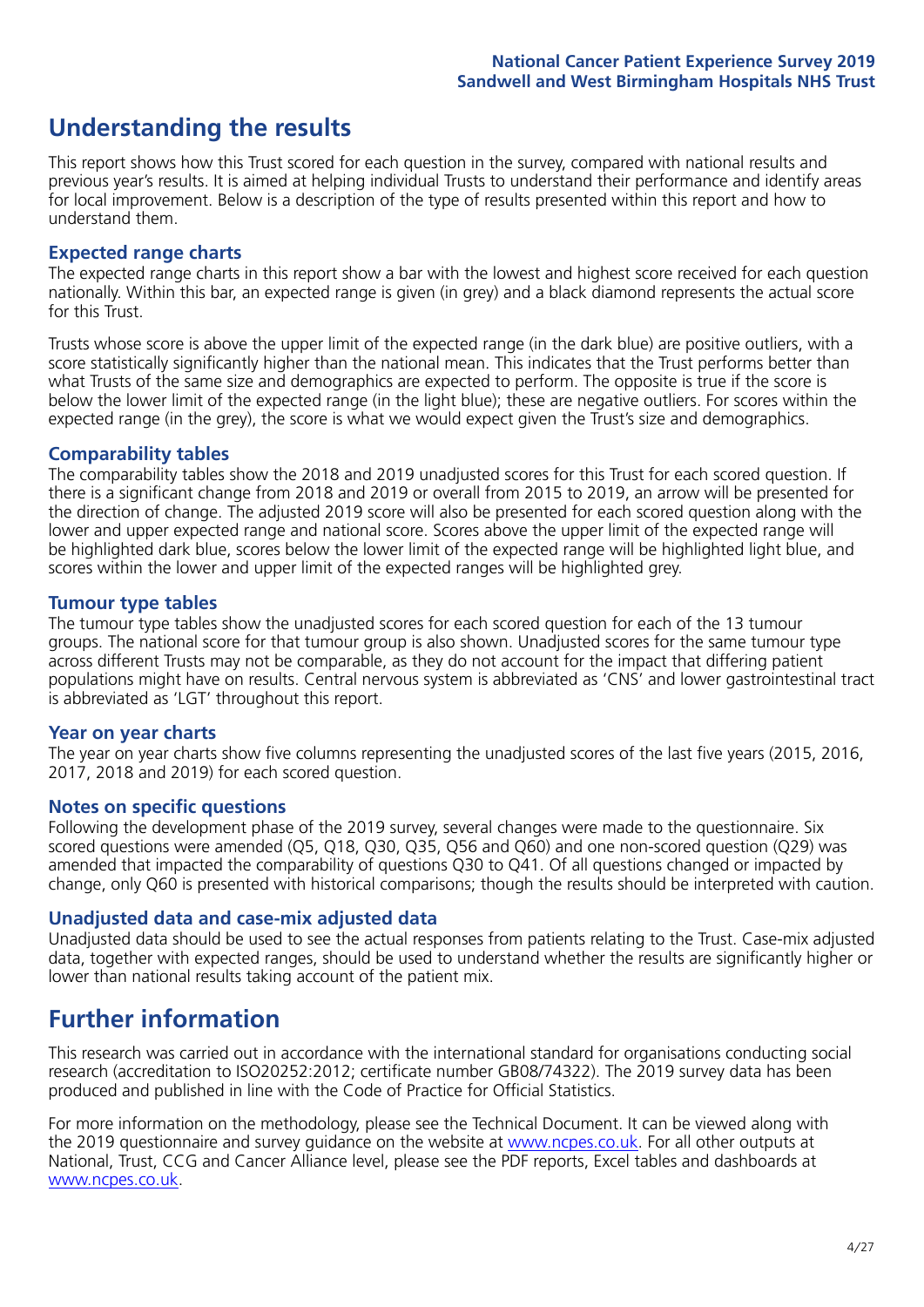### **Response Rate**

#### **Overall Response Rate**

241 patients responded out of a total of 449 patients, resulting in a response rate of 54%.

|              | Sample Size | Adjusted<br>Sample | Completed | Response Rate |
|--------------|-------------|--------------------|-----------|---------------|
| <b>Trust</b> | 471         | 449                | 241       | 54%           |
| National     | 119,855     | 111.366            | 67,858    | 61%           |

#### **Respondents by Survey Type**

|                            | Number of<br>Respondents |
|----------------------------|--------------------------|
| Online                     | 19                       |
| Paper                      | 222                      |
| Phone                      |                          |
| <b>Translation Service</b> |                          |

#### **Respondents by Tumour Group**

|                      | Number of<br>Respondents |
|----------------------|--------------------------|
| <b>Brain / CNS</b>   | ∩                        |
| <b>Breast</b>        | 61                       |
| Colorectal / LGT     | 25                       |
| Gynaecological       | 37                       |
| Haematological       | 62                       |
| <b>Head and Neck</b> | U                        |
| Lung                 | 1                        |
| Prostate             | 10                       |
| Sarcoma              | Ω                        |
| Skin                 | 4                        |
| <b>Upper Gastro</b>  | $\overline{\phantom{0}}$ |
| Urological           | 24                       |
| Other                | 15                       |

#### **Respondents by Age and Gender**

Respondents year of birth has been used to determine age. This information has been amalgamated into 8 age bands. The age and gender distribution for the Trust was as follows:

|        | Age 16-24 | Age 25-34 | Age 35-44 | Age 45-54 | Age 55-64 | Age 65-74 | Age 75-84   | Age 85+ | Total |
|--------|-----------|-----------|-----------|-----------|-----------|-----------|-------------|---------|-------|
| Male   |           |           |           |           | 13        | 34        | 30          |         | 86    |
| Female |           |           |           | 14        | 41        | 48        | $\sim$<br>ے |         | 155   |
| Total  |           |           |           | 16        | 54        | 82        | $6^{\circ}$ |         | 241   |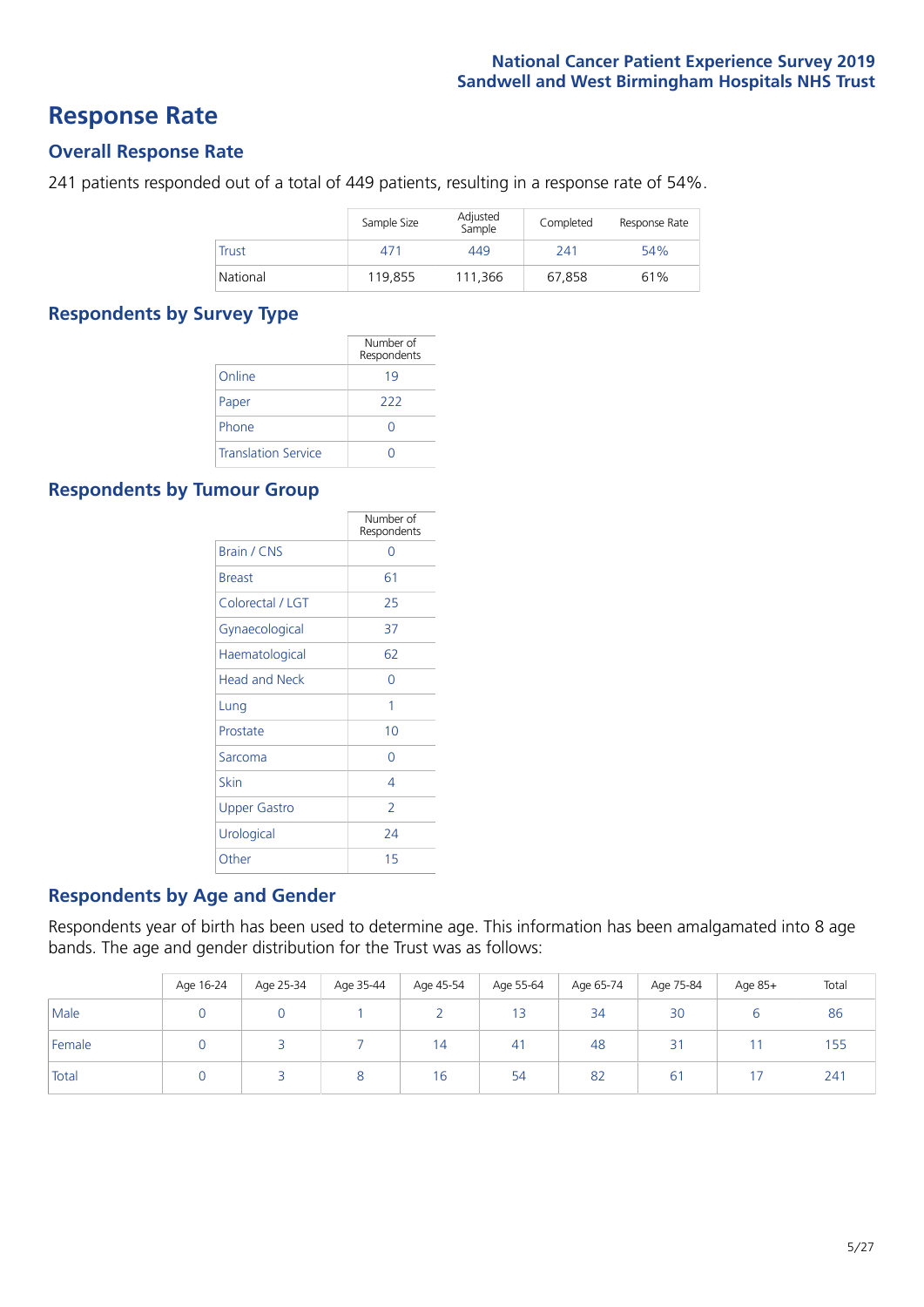# **Expected Range Charts**

| Lower Expected Range<br>Average                                                                                                                                                                                                                                                                                                                                                                                                                                                                                             |    |     | Upper Expected Range |     |     | Case Mix Adjusted Score |            |            |                   |                          |                 |  |
|-----------------------------------------------------------------------------------------------------------------------------------------------------------------------------------------------------------------------------------------------------------------------------------------------------------------------------------------------------------------------------------------------------------------------------------------------------------------------------------------------------------------------------|----|-----|----------------------|-----|-----|-------------------------|------------|------------|-------------------|--------------------------|-----------------|--|
| <b>SEEING YOUR GP</b><br>Q1. Saw GP once or twice before being told they needed to go to<br>hospital<br>Q2. Patient thought they were seen as soon as necessary                                                                                                                                                                                                                                                                                                                                                             | 0% | 10% | 20%                  | 30% | 40% | 50%                     | 60%        | 70%        | 80%<br>84%        | 90% 100%<br>88%          |                 |  |
| <b>DIAGNOSTIC TESTS</b><br>Q5. Received all the information needed about the test<br>Q6. The length of time waiting for the test to be done was about<br>right<br>Q7. Test results explained in completely understandable way                                                                                                                                                                                                                                                                                               | 0% | 10% | 20%                  | 30% | 40% | 50%                     | 60%        | 70%        | 80%               | 94%<br>88%<br>$\Diamond$ | 90% 100%<br>95% |  |
| <b>FINDING OUT WHAT WAS WRONG WITH YOU</b><br>Q10. Patient told they could bring a family member or friend when<br>first told they had cancer<br>Q11. Patient felt they were told sensitively that they had cancer<br>Q12. Patient completely understood the explanation of what was<br>wrong<br>Q13. Patient given easy to understand written information about<br>the type of cancer they had                                                                                                                             | 0% | 10% | 20%                  | 30% | 40% | 50%                     | 60%        | 70%<br>73% | 80%<br>84%<br>81% | 87%                      | 90% 100%        |  |
| <b>DECIDING THE BEST TREATMENT FOR YOU</b><br>Q14. Patient felt that treatment options were completely explained<br>Q15. Patient felt possible side effects were definitely explained in<br>an understandable way<br>Q16. Patient definitely given practical advice and support in dealing<br>with side effects of treatment<br>Q17. Patient definitely told about side effects that could affect<br>them in the future<br>Q18. Patient definitely involved as much as they wanted in<br>decisions about care and treatment | 0% | 10% | 20%                  | 30% | 40% | 50%                     | 60%<br>59% | 70%<br>66% | 80%<br>76%<br>82% | 90% 100%<br>86%          |                 |  |
| <b>CLINICAL NURSE SPECIALIST (CNS)</b><br>Q19. Patient given the name of a CNS who would support them<br>through their treatment<br>Q20. Patient found it very or quite easy to contact their CNS<br>Q21. Patient got understandable answers to important questions<br>all or most of the time                                                                                                                                                                                                                              | 0% | 10% | 20%                  | 30% | 40% | 50%                     | 60%        | 70%        | 80%               | 92%<br>88%<br>87%        | 90% 100%        |  |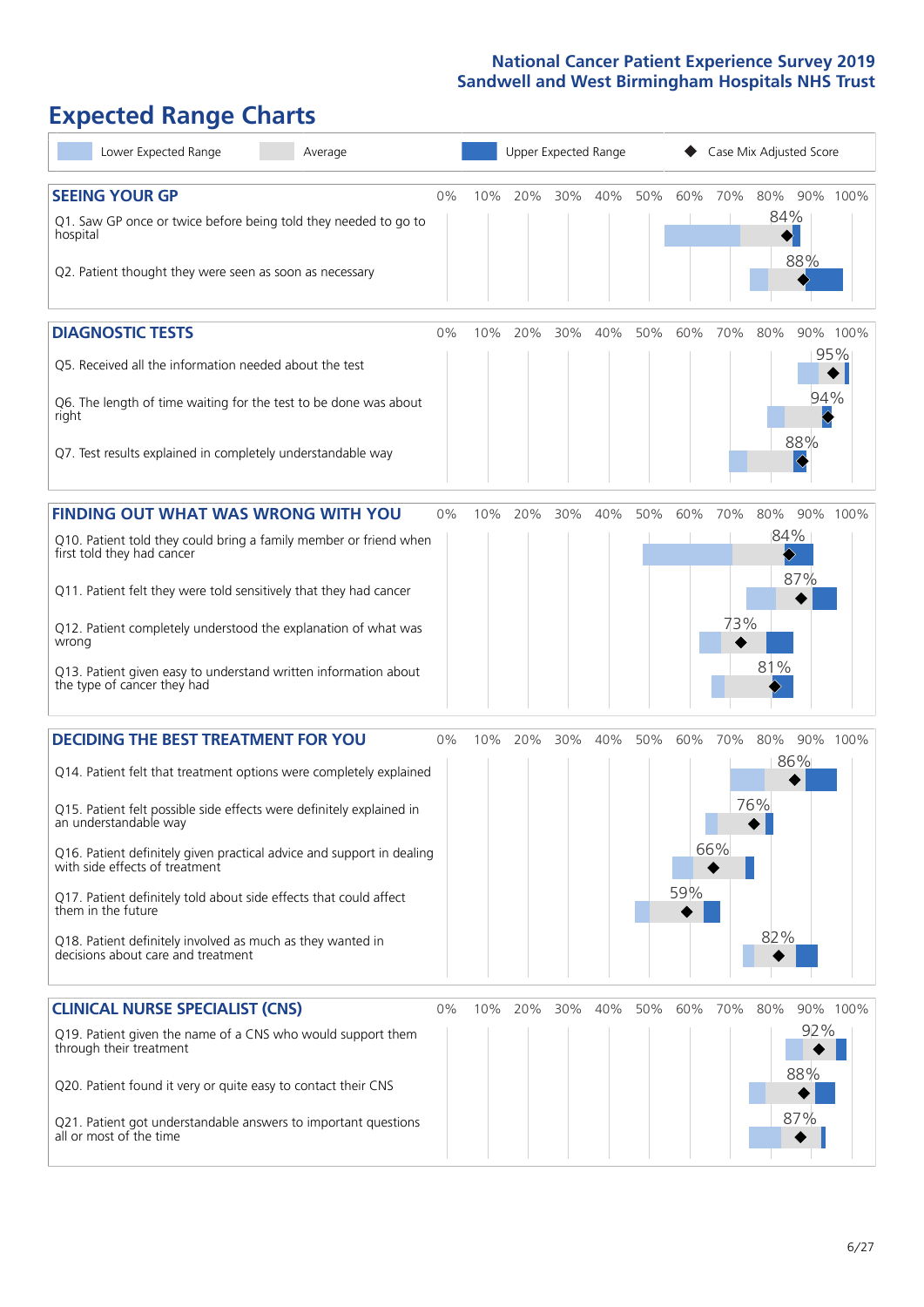# **Expected Range Charts**

| Lower Expected Range<br>Average                                                                                   |     | Upper Expected Range |     |     |     |     |     | Case Mix Adjusted Score |     |     |          |  |
|-------------------------------------------------------------------------------------------------------------------|-----|----------------------|-----|-----|-----|-----|-----|-------------------------|-----|-----|----------|--|
| <b>SUPPORT FOR PEOPLE WITH CANCER</b><br>0%                                                                       | 10% |                      | 20% | 30% | 40% | 50% | 60% | 70%                     | 80% |     | 90% 100% |  |
| Q22. Hospital staff gave information about support or self-help<br>groups for people with cancer                  |     |                      |     |     |     |     |     |                         |     | 88% |          |  |
| Q23. Hospital staff discussed or gave information about the impact<br>cancer could have on day to day activities  |     |                      |     |     |     |     |     |                         |     | 88% |          |  |
| Q24. Hospital staff gave information on getting financial help or<br>possible benefits                            |     |                      |     |     |     |     |     | 67%                     |     |     |          |  |
| Q25. Hospital staff told patient they could get free prescriptions                                                |     |                      |     |     |     |     |     |                         | 80% |     |          |  |
| <b>OPERATIONS</b><br>0%                                                                                           | 10% |                      | 20% | 30% | 40% | 50% | 60% | 70%                     | 80% |     | 90% 100% |  |
| Q27. Beforehand, patient had all the information needed about the<br>operation                                    |     |                      |     |     |     |     |     |                         |     |     | 99%      |  |
| Q28. Afterwards, staff completely explained how operation had<br>gone in understandable way                       |     |                      |     |     |     |     |     |                         |     | 87% |          |  |
| <b>HOSPITAL CARE AS AN INPATIENT</b><br>0%                                                                        | 10% |                      | 20% | 30% | 40% | 50% | 60% | 70%                     | 80% |     | 90% 100% |  |
| Q30. Hospital staff didn't talk in front of patient as if patient wasn't<br>there                                 |     |                      |     |     |     |     |     |                         | 79% |     |          |  |
| Q31. Patient had confidence and trust in all doctors treating them                                                |     |                      |     |     |     |     |     |                         |     | 88% |          |  |
| Q32. Patient's family or someone close definitely felt able to talk to<br>a doctor                                |     |                      |     |     |     |     |     |                         | 75% |     |          |  |
| Q33. Patient had confidence and trust in all the ward nurses<br>treating them                                     |     |                      |     |     |     |     |     |                         | 78% |     |          |  |
| Q34. Patient thought there were always or nearly always enough<br>nurses on duty to care for them                 |     |                      |     |     |     |     | 61% |                         |     |     |          |  |
| Q35. All hospital staff asked patient what name they prefer to be<br>called by                                    |     |                      |     |     |     |     |     | 73%                     |     |     |          |  |
| Q36. Patient always given enough privacy when discussing<br>condition or treatment                                |     |                      |     |     |     |     |     |                         |     | 87% |          |  |
| Q37. Patient definitely found hospital staff to discuss worries or<br>fears during their inpatient visit          |     |                      |     |     |     |     | 56% |                         |     |     |          |  |
| Q38. Hospital staff definitely did everything they could to help<br>control pain                                  |     |                      |     |     |     |     |     |                         | 79% |     |          |  |
| Q39. Patient always felt they were treated with respect and dignity<br>while in hospital                          |     |                      |     |     |     |     |     |                         | 85% |     |          |  |
| Q40. Patient given clear written information about what should or<br>should not do after leaving hospital         |     |                      |     |     |     |     |     |                         |     | 87% |          |  |
| Q41. Hospital staff told patient who to contact if worried about<br>condition or treatment after leaving hospital |     |                      |     |     |     |     |     |                         |     | 93% |          |  |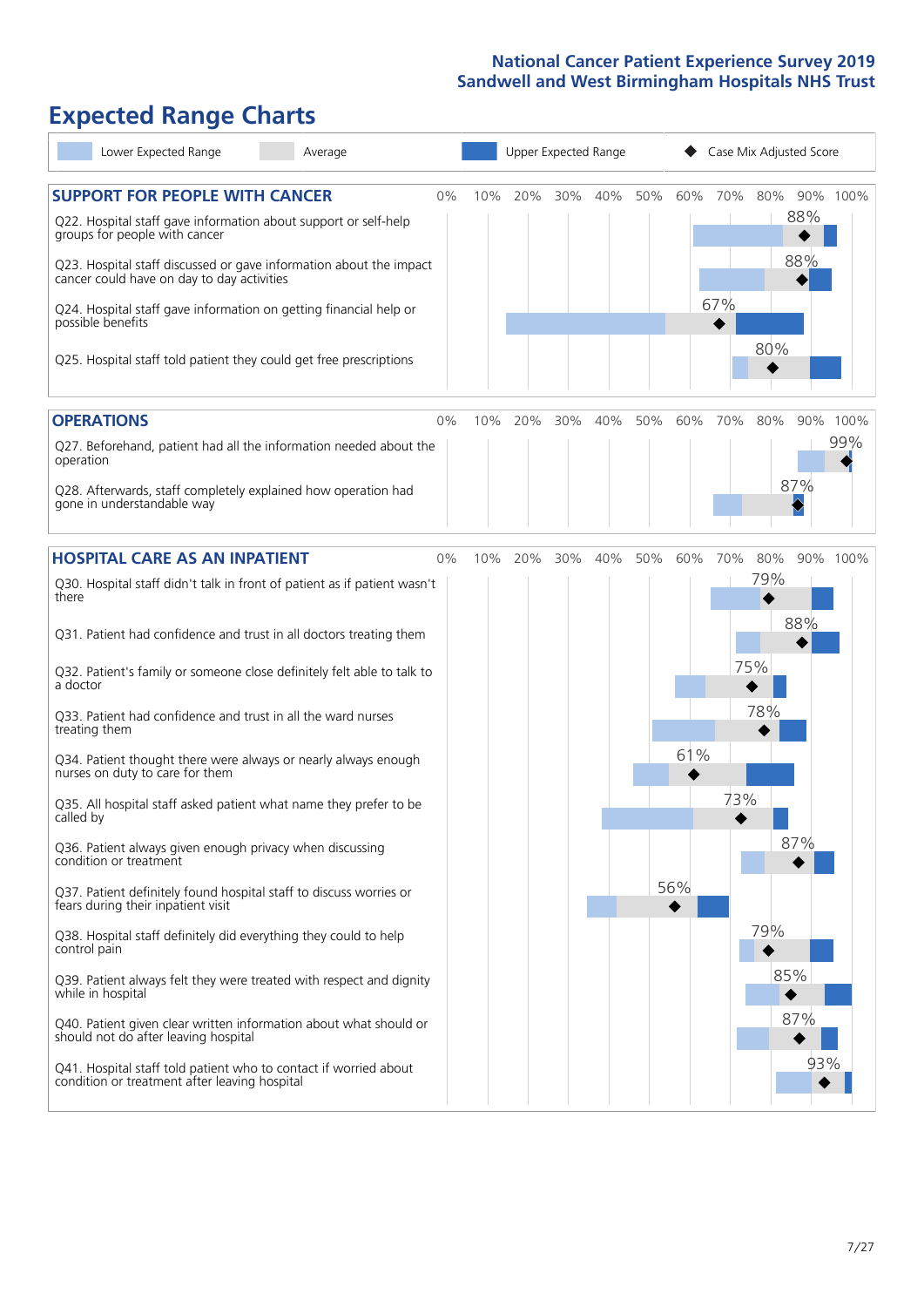# **Expected Range Charts**

| Lower Expected Range                                                                                                                                                           | Average |          |     | Upper Expected Range |     | Case Mix Adjusted Score |     |     |     |                |     |          |
|--------------------------------------------------------------------------------------------------------------------------------------------------------------------------------|---------|----------|-----|----------------------|-----|-------------------------|-----|-----|-----|----------------|-----|----------|
| <b>HOSPITAL CARE AS A DAY PATIENT / OUTPATIENT 0%</b><br>Q43. Patient definitely found hospital staff to discuss worries or<br>fears during their outpatient or day case visit |         |          | 10% | 20%                  | 30% | 40%                     | 50% | 60% |     | 70% 80%<br>75% |     | 90% 100% |
| Q44. Cancer doctor had the right documents at patient's last<br>outpatient appointment                                                                                         |         |          |     |                      |     |                         |     |     |     |                | 94% |          |
| Q46. Beforehand patient completely had all information needed<br>about radiotherapy treatment                                                                                  |         |          |     |                      |     |                         |     |     |     |                | 85% |          |
| Q47. Patient completely given understandable information about<br>whether radiotherapy was working                                                                             |         |          |     |                      |     |                         |     | 64% |     |                |     |          |
| Q49. Beforehand patient completely had all information needed<br>about chemotherapy treatment                                                                                  |         |          |     |                      |     |                         |     |     |     | 78%            |     |          |
| Q50. Patient given enough information about whether<br>chemotherapy was working in a completely understandable way                                                             |         |          |     |                      |     |                         |     | 62% |     |                |     |          |
| <b>HOME CARE AND SUPPORT</b>                                                                                                                                                   |         | 0%       | 10% | 20%                  | 30% | 40%                     | 50% | 60% | 70% | 80%            |     | 90% 100% |
| Q51. Hospital staff definitely gave family or someone close all the<br>information needed to help care at home                                                                 |         |          |     |                      |     |                         |     | 59% |     |                |     |          |
| Q52. Patient definitely given enough support from health or social<br>services during treatment                                                                                |         |          |     |                      |     |                         | 51% |     |     |                |     |          |
| Q53. Patient definitely given enough support from health or social<br>services after treatment                                                                                 |         |          |     |                      |     | 40%                     |     |     |     |                |     |          |
| <b>CARE FROM YOUR GENERAL PRACTICE</b>                                                                                                                                         |         | 0%       | 10% | 20%                  | 30% | 40%                     | 50% | 60% | 70% | 80%            |     | 90% 100% |
| Q54. GP given enough information about patient's condition and<br>treatment                                                                                                    |         |          |     |                      |     |                         |     |     |     |                |     | 96%      |
| Q55. General practice staff definitely did everything they could to<br>support patient during treatment                                                                        |         |          |     |                      |     |                         |     | 59% |     |                |     |          |
| <b>YOUR OVERALL NHS CARE</b>                                                                                                                                                   |         | $0\%$    | 10% | 20%                  | 30% | 40%                     | 50% | 60% | 70% | 80%            |     | 90% 100% |
| Q56. Different people treating and caring for patient always work<br>well together to give best possible care                                                                  |         |          |     |                      |     |                         |     |     | 74% |                |     |          |
| Q57. Patient given a care plan                                                                                                                                                 |         |          |     |                      |     | 37%                     |     |     |     |                |     |          |
| Q58. Overall the administration of care was good or very good                                                                                                                  |         |          |     |                      |     |                         |     |     |     |                | 89% |          |
| Q59. Patient felt length of time for attending clinics and<br>appointments for cancer was about right                                                                          |         |          |     |                      |     |                         |     |     | 73% |                |     |          |
| Q60. Someone discussed with patient whether they would like to<br>take part in cancer research                                                                                 |         |          |     |                      |     | 37%                     |     |     |     |                |     |          |
|                                                                                                                                                                                |         | $\Omega$ |     | 2                    | 3   | 4                       | 5   | 6   | 7   | 8              | 9   | 10       |
| Q61. Patient's average rating of care scored from very poor to very<br>good                                                                                                    |         |          |     |                      |     |                         |     |     |     |                | 8.9 |          |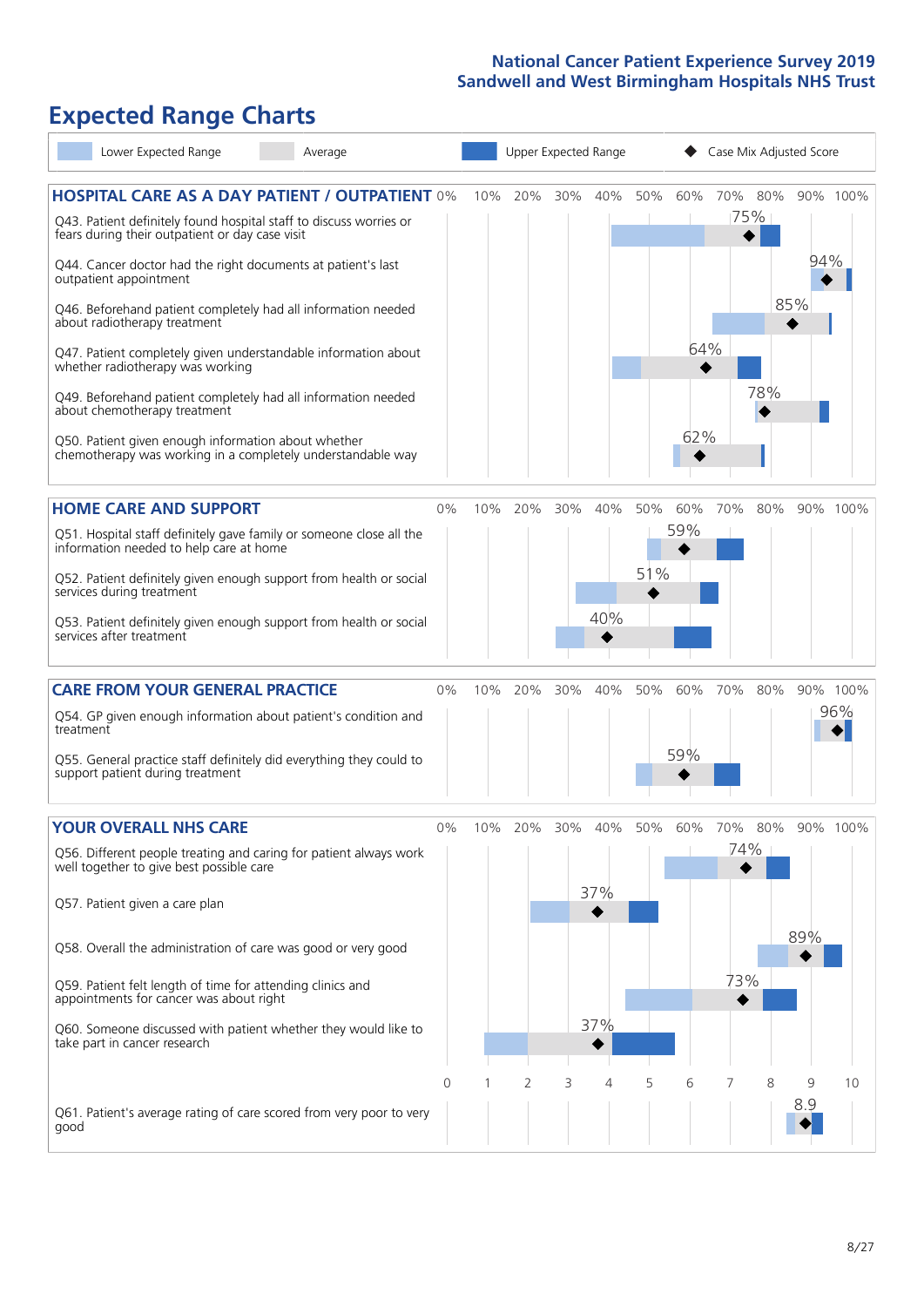# **Comparability Tables**

\* Indicates where a score has been suppressed because there are less than 21 responses.

\*\* No score available for 2018.

 $\triangle$  or  $\nabla$ 

Change 2018-2019: Indicates where 2019 score is significantly higher or lower than 2018 score Change Overall: Indicates significant change overall (2015, 2016, 2017, 2018 and 2019).

Adjusted Score below Lower Expected Range Adjusted Score between Upper and Lower Expected Ranges Adjusted Score above Upper Expected Range

|                                                                             |           |               | Unadjusted Scores |               |                         |                   |               | Case Mix Adjusted Scores |                                     |                   |
|-----------------------------------------------------------------------------|-----------|---------------|-------------------|---------------|-------------------------|-------------------|---------------|--------------------------|-------------------------------------|-------------------|
|                                                                             | 2018<br>n | 2018<br>Score | 2019<br>n         | 2019<br>Score | Change<br>2018-<br>2019 | Change<br>Overall | 2019<br>Score | Lower<br>Range           | Upper<br>Expected Expected<br>Range | National<br>Score |
| <b>SEEING YOUR GP</b>                                                       |           |               |                   |               |                         |                   |               |                          |                                     |                   |
| Q1. Saw GP once or twice before being told they needed to go<br>to hospital | 203       | 74%           | 153               | 82%           |                         |                   | 84%           | 72%                      | 85%                                 | 79%               |
| Q2. Patient thought they were seen as soon as necessary                     | 285       | 82%           | 234               | 88%           |                         |                   | 88%           | 79%                      | 89%                                 | 84%               |
| <b>DIAGNOSTIC TESTS</b>                                                     |           |               |                   |               |                         |                   |               |                          |                                     |                   |

| Q5. Received all the information needed about the test                    | $**$ | **  |     | 94% |  | 95% | 92% | 98% | 95% |
|---------------------------------------------------------------------------|------|-----|-----|-----|--|-----|-----|-----|-----|
| Q6. The length of time waiting for the test to be done was<br>about right | 231  | 87% | 187 | 94% |  | 94% | 83% | 93% | 88% |
| Q7. Test results explained in completely understandable way               | 236  | 73% | 189 | 87% |  | 88% | 74% | 86% | 80% |

| <b>FINDING OUT WHAT WAS WRONG WITH YOU</b>                                                      |              |     |     |     |     |     |     |     |
|-------------------------------------------------------------------------------------------------|--------------|-----|-----|-----|-----|-----|-----|-----|
| Q10. Patient told they could bring a family member or friend<br>when first told they had cancer | 266          | 82% | 224 | 85% | 84% | 70% | 83% | 77% |
| Q11. Patient felt they were told sensitively that they had cancer                               | 287          | 86% | 238 | 89% | 87% | 81% | 90% | 86% |
| Q12. Patient completely understood the explanation of what<br>was wrong                         | 285          | 67% | 238 | 71% | 73% | 68% | 79% | 73% |
| Q13. Patient given easy to understand written information<br>about the type of cancer they had  | $26^{\circ}$ | 77% | 208 | 82% | 81% | 69% | 80% | 74% |

| <b>DECIDING THE BEST TREATMENT FOR YOU</b>                                                           |      |      |     |     |     |     |     |     |
|------------------------------------------------------------------------------------------------------|------|------|-----|-----|-----|-----|-----|-----|
| Q14. Patient felt that treatment options were completely<br>explained                                | 262  | 86%  | 212 | 86% | 86% | 78% | 88% | 83% |
| Q15. Patient felt possible side effects were definitely explained<br>in an understandable way        | 284  | 77%  | 224 | 76% | 76% | 67% | 79% | 73% |
| Q16. Patient definitely given practical advice and support in dealing with side effects of treatment | 276  | 68%  | 221 | 67% | 66% | 61% | 74% | 67% |
| Q17. Patient definitely told about side effects that could affect<br>them in the future              | 259  | 61%  | 215 | 60% | 59% | 50% | 63% | 57% |
| Q18. Patient definitely involved as much as they wanted in<br>decisions about care and treatment     | $**$ | $**$ | 233 | 81% | 82% | 76% | 86% | 81% |

| <b>CLINICAL NURSE SPECIALIST (CNS)</b>                                                    |     |     |     |     |     |     |     |     |
|-------------------------------------------------------------------------------------------|-----|-----|-----|-----|-----|-----|-----|-----|
| Q19. Patient given the name of a CNS who would support them<br>through their treatment    | 278 | 91% | 219 | 92% | 92% | 88% | 96% | 92% |
| Q20. Patient found it very or quite easy to contact their CNS                             | 216 | 88% | 178 | 88% | 88% | 79% | 91% | 85% |
| Q21. Patient got understandable answers to important<br>questions all or most of the time | 20′ | 87% | 166 | 86% | 87% | 82% | 93% | 87% |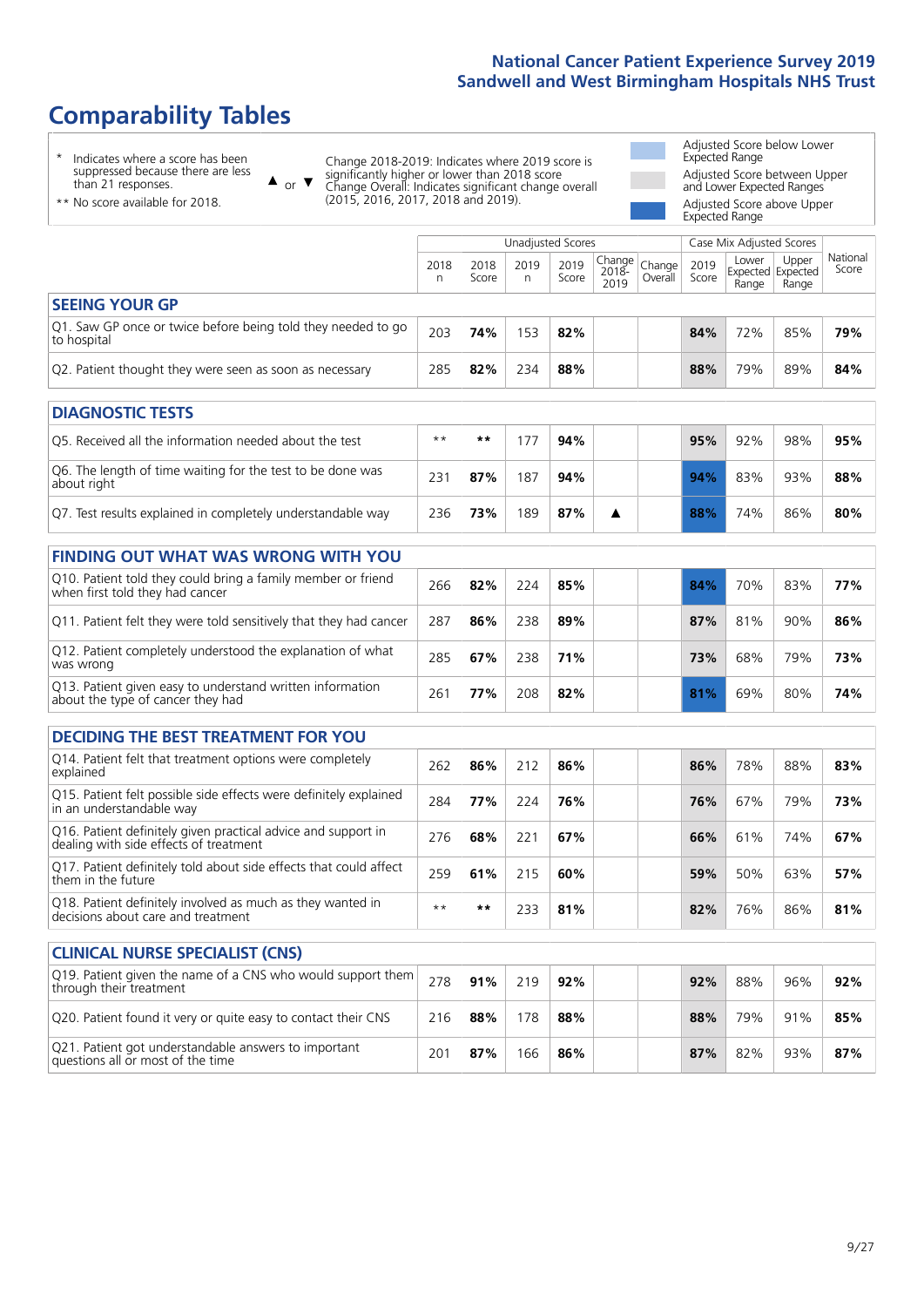# **Comparability Tables**

\* Indicates where a score has been suppressed because there are less than 21 responses.

\*\* No score available for 2018.

 $\triangle$  or  $\nabla$ 

Change 2018-2019: Indicates where 2019 score is significantly higher or lower than 2018 score Change Overall: Indicates significant change overall (2015, 2016, 2017, 2018 and 2019).

Adjusted Score below Lower Expected Range Adjusted Score between Upper and Lower Expected Ranges Adjusted Score above Upper Expected Range

|                                                                                                                   |              |               | <b>Unadjusted Scores</b> |               |                            |                   |               | Case Mix Adjusted Scores            |                |                   |
|-------------------------------------------------------------------------------------------------------------------|--------------|---------------|--------------------------|---------------|----------------------------|-------------------|---------------|-------------------------------------|----------------|-------------------|
|                                                                                                                   | 2018<br>n    | 2018<br>Score | 2019<br>n                | 2019<br>Score | Change<br>$2018 -$<br>2019 | Change<br>Overall | 2019<br>Score | Lower<br>Expected Expected<br>Range | Upper<br>Range | National<br>Score |
| <b>SUPPORT FOR PEOPLE WITH CANCER</b>                                                                             |              |               |                          |               |                            |                   |               |                                     |                |                   |
| Q22. Hospital staff gave information about support or self-help<br>groups for people with cancer                  | 216          | 78%           | 176                      | 88%           |                            |                   | 88%           | 83%                                 | 93%            | 88%               |
| Q23. Hospital staff discussed or gave information about the<br>impact cancer could have on day to day activities  | 206          | 77%           | 172                      | 88%           |                            |                   | 88%           | 79%                                 | 89%            | 84%               |
| Q24. Hospital staff gave information on getting financial help or<br>possible benefits                            | 184          | 59%           | 139                      | 66%           |                            |                   | 67%           | 54%                                 | 71%            | 63%               |
| Q25. Hospital staff told patient they could get free prescriptions                                                | 142          | 76%           | 102                      | 79%           |                            |                   | 80%           | 74%                                 | 90%            | 82%               |
| <b>OPERATIONS</b>                                                                                                 |              |               |                          |               |                            |                   |               |                                     |                |                   |
| Q27. Beforehand, patient had all the information needed about<br>the operation                                    | 164          | 97%           | 154                      | 99%           |                            |                   | 99%           | 93%                                 | 99%            | 96%               |
| Q28. Afterwards, staff completely explained how operation had<br>gone in understandable way                       | 166          | 81%           | 156                      | 86%           |                            | ▲                 | 87%           | 73%                                 | 86%            | 79%               |
| <b>HOSPITAL CARE AS AN INPATIENT</b>                                                                              |              |               |                          |               |                            |                   |               |                                     |                |                   |
| Q30. Hospital staff didn't talk in front of patient as if patient<br>wasn't there                                 | $* *$        | $***$         | 131                      | 76%           |                            |                   | 79%           | 77%                                 | 90%            | 84%               |
| Q31. Patient had confidence and trust in all doctors treating<br>them                                             | $\star\star$ | $**$          | 132                      | 88%           |                            |                   | 88%           | 77%                                 | 90%            | 84%               |
| Q32. Patient's family or someone close definitely felt able to talk<br>to a doctor                                | $* *$        | $***$         | 111                      | 77%           |                            |                   | 75%           | 64%                                 | 81%            | 72%               |
| Q33. Patient had confidence and trust in all the ward nurses<br>treating them                                     | $\star\star$ | $***$         | 130                      | 79%           |                            |                   | 78%           | 66%                                 | 82%            | 74%               |
| Q34. Patient thought there were always or nearly always<br>enough nurses on duty to care for them                 | $* *$        | $***$         | 129                      | 61%           |                            |                   | 61%           | 55%                                 | 74%            | 64%               |
| Q35. All hospital staff asked patient what name they prefer to<br>be called by                                    | $**$         | $***$         | 130                      | 73%           |                            |                   | 73%           | 61%                                 | 81%            | 71%               |
| Q36. Patient always given enough privacy when discussing<br>condition or treatment                                | $* *$        | $***$         | 130                      | 88%           |                            |                   | 87%           | 78%                                 | 91%            | 85%               |
| Q37. Patient definitely found hospital staff to discuss worries or<br>fears during their inpatient visit          | $\star\star$ | **            | 97                       | 58%           |                            |                   | 56%           | 42%                                 | 62%            | 52%               |
| Q38. Hospital staff definitely did everything they could to help<br>control pain                                  | $* *$        | $***$         | 113                      | 79%           |                            |                   | 79%           | 76%                                 | 90%            | 83%               |
| Q39. Patient always felt they were treated with respect and<br>dignity while in hospital                          | $\star\star$ | **            | 132                      | 85%           |                            |                   | 85%           | 82%                                 | 93%            | 88%               |
| Q40. Patient given clear written information about what should<br>or should not do after leaving hospital         | $**$         | $***$         | 119                      | 87%           |                            |                   | 87%           | 79%                                 | 92%            | 86%               |
| Q41. Hospital staff told patient who to contact if worried about<br>condition or treatment after leaving hospital | $**$         | **            | 124                      | 94%           |                            |                   | 93%           | 90%                                 | 98%            | 94%               |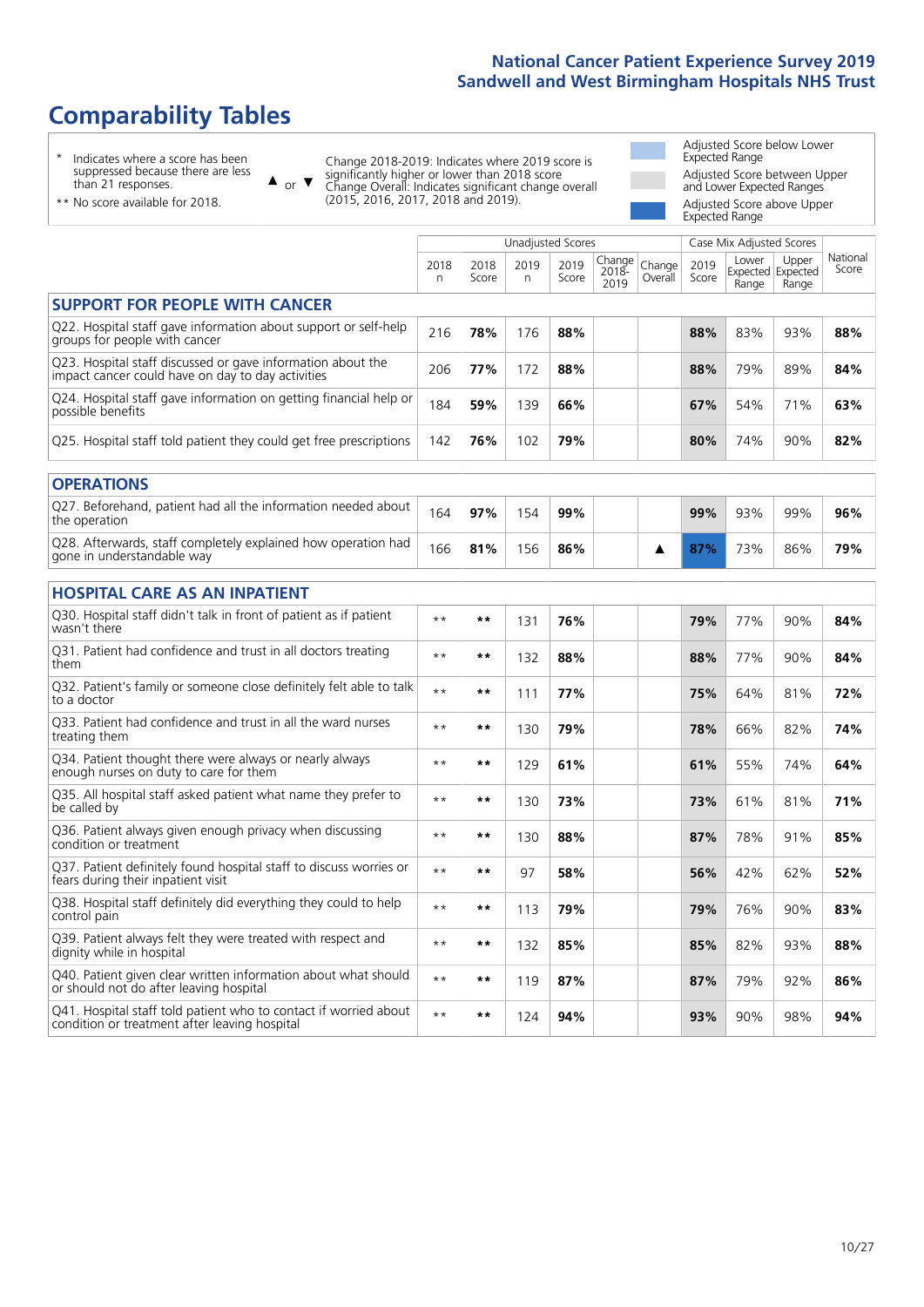# **Comparability Tables**

\* Indicates where a score has been suppressed because there are less than 21 responses.

\*\* No score available for 2018.

 $\triangle$  or  $\nabla$ 

Change 2018-2019: Indicates where 2019 score is significantly higher or lower than 2018 score Change Overall: Indicates significant change overall (2015, 2016, 2017, 2018 and 2019).

Adjusted Score below Lower Expected Range Adjusted Score between Upper and Lower Expected Ranges Adjusted Score above Upper Expected Range

|                                                                                                                       |              |               | <b>Unadjusted Scores</b> |               |                            |                   |               | Case Mix Adjusted Scores            |                |                   |
|-----------------------------------------------------------------------------------------------------------------------|--------------|---------------|--------------------------|---------------|----------------------------|-------------------|---------------|-------------------------------------|----------------|-------------------|
|                                                                                                                       | 2018<br>n.   | 2018<br>Score | 2019<br>n                | 2019<br>Score | Change<br>$2018 -$<br>2019 | Change<br>Overall | 2019<br>Score | Lower<br>Expected Expected<br>Range | Upper<br>Range | National<br>Score |
| <b>HOSPITAL CARE AS A DAY PATIENT / OUTPATIENT</b>                                                                    |              |               |                          |               |                            |                   |               |                                     |                |                   |
| Q43. Patient definitely found hospital staff to discuss worries or<br>fears during their outpatient or day case visit | 203          | 64%           | 169                      | 74%           |                            |                   | 75%           | 64%                                 | 77%            | 71%               |
| Q44. Cancer doctor had the right documents at patient's last<br>outpatient appointment                                | 236          | 94%           | 199                      | 94%           |                            |                   | 94%           | 93%                                 | 99%            | 96%               |
| Q46. Beforehand patient completely had all information needed<br>about radiotherapy treatment                         | 54           | 94%           | 72                       | 86%           |                            |                   | 85%           | 78%                                 | 94%            | 86%               |
| Q47. Patient completely given understandable information<br>about whether radiotherapy was working                    | 47           | 53%           | 65                       | 66%           |                            |                   | 64%           | 48%                                 | 72%            | 60%               |
| Q49. Beforehand patient completely had all information needed<br>about chemotherapy treatment                         | 113          | 81%           | 88                       | 80%           |                            |                   | 78%           | 77%                                 | 92%            | 84%               |
| Q50. Patient given enough information about whether<br>chemotherapy was working in a completely understandable way    | 103          | 65%           | 84                       | 65%           |                            |                   | 62%           | 58%                                 | 78%            | 68%               |
| <b>HOME CARE AND SUPPORT</b>                                                                                          |              |               |                          |               |                            |                   |               |                                     |                |                   |
| Q51. Hospital staff definitely gave family or someone close all<br>the information needed to help care at home        | 242          | 61%           | 197                      | 59%           |                            |                   | 59%           | 53%                                 | 67%            | 60%               |
| Q52. Patient definitely given enough support from health or<br>social services during treatment                       | 140          | 44%           | 117                      | 50%           |                            |                   | 51%           | 42%                                 | 62%            | 52%               |
| Q53. Patient definitely given enough support from health or<br>social services after treatment                        | 81           | 36%           | 82                       | 38%           |                            |                   | 40%           | 34%                                 | 56%            | 45%               |
| <b>CARE FROM YOUR GENERAL PRACTICE</b>                                                                                |              |               |                          |               |                            |                   |               |                                     |                |                   |
| Q54. GP given enough information about patient's condition<br>and treatment                                           | 230          | 93%           | 199                      | 96%           |                            |                   | 96%           | 92%                                 | 98%            | 95%               |
| Q55. General practice staff definitely did everything they could<br>to support patient during treatment               | 187          | 54%           | 157                      | 57%           |                            |                   | 59%           | 51%                                 | 66%            | 58%               |
| <b>YOUR OVERALL NHS CARE</b>                                                                                          |              |               |                          |               |                            |                   |               |                                     |                |                   |
| Q56. Different people treating and caring for patient always<br>work well together to give best possible care         | $\star\star$ | $***$         | 228                      | 75%           |                            |                   | 74%           | 67%                                 | 79%            | 73%               |
| Q57. Patient given a care plan                                                                                        | 224          | 40%           | 177                      | 41%           |                            |                   | 37%           | 30%                                 | 45%            | 38%               |
| Q58. Overall the administration of care was good or very good                                                         | 293          | 88%           | 235                      | 90%           |                            |                   | 89%           | 84%                                 | 93%            | 89%               |
| Q59. Patient felt length of time for attending clinics and<br>appointments for cancer was about right                 | 285          | 62%           | 229                      | 73%           |                            | ▲                 | 73%           | 61%                                 | 78%            | 69%               |
| Q60. Someone discussed with patient whether they would like<br>to take part in cancer research                        | 265          | 36%           | 203                      | 35%           |                            |                   | 37%           | 20%                                 | 41%            | 30%               |
| Q61. Patient's average rating of care scored from very poor to<br>very good                                           | 288          | 8.6           | 225                      | 8.8           |                            |                   | 8.9           | 8.6                                 | 9.0            | 8.8               |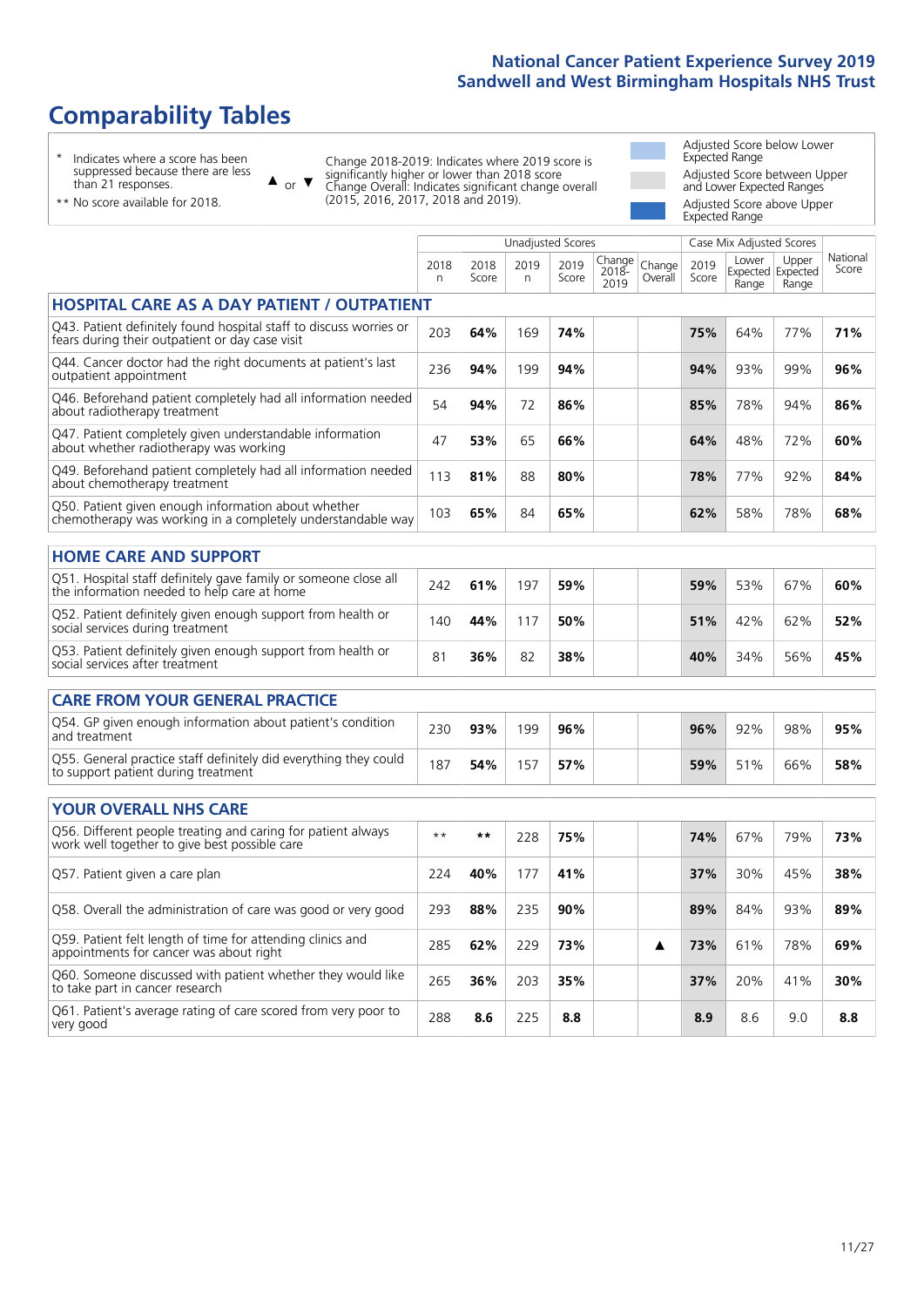- \* Indicates where a score has been suppressed because there are less than 21 responses.
- n.a. Indicates that there were no respondents for that tumour group.

| <b>SEEING YOUR GP</b>                           |            |               |               |                   |                |                |                  |                             | Tumour Group |         |         |                 |                                                 |         |                |
|-------------------------------------------------|------------|---------------|---------------|-------------------|----------------|----------------|------------------|-----------------------------|--------------|---------|---------|-----------------|-------------------------------------------------|---------|----------------|
|                                                 |            | Brain.<br>CNS | <b>Breast</b> | Colorectal<br>LGT | Gynaecological | Haematological | Head and<br>Neck | Lung                        | Prostate     | Sarcoma | Skin    | Upper<br>Gastro | $\overline{\sigma}$<br>Irologica                | Other   | All<br>Cancers |
| Q1. Saw GP once or twice before being told they | Trust      | n.a.          | 96%           |                   |                | 93% 63%        | n.a.             | $\star$                     | $\star$      | n.a.    | $\star$ | $\star$         | $\star$                                         | $\star$ | 82%            |
| needed to go to hospital                        | National I | 59%           |               |                   |                |                |                  | 94% 75% 77% 67% 79% 71% 82% |              |         |         |                 | 71% 90% 74% 83% 74%                             |         | 79%            |
| Q2. Patient thought they were seen as soon as   | Trust      | n.a.          |               | 88% 92% 94% 80%   |                |                | n.a.             | $\star$                     | $\star$      | n.a.    | $\star$ | $\star$         | 88%                                             | $\star$ | 88%            |
| necessary                                       | National I | 79%           |               |                   |                |                |                  |                             |              |         |         |                 | 89% 83% 81% 82% 81% 84% 86% 69% 85% 79% 85% 79% |         | 84%            |

#### **DIAGNOSTIC TESTS** Tumour Group

|                                                   |              | Brain | <b>Breast</b> | Colorectal | त्त<br>Gynaecologic | Haematological | Head and<br>Neck | Lung                        | Prostate | Sarcoma | Skin    | Upper<br>Gastro | Jrologica                               | Other   | All<br>Cancers |
|---------------------------------------------------|--------------|-------|---------------|------------|---------------------|----------------|------------------|-----------------------------|----------|---------|---------|-----------------|-----------------------------------------|---------|----------------|
| Q5. Received all the information needed about     | Trust        | n.a.  | 92%           |            |                     | 97% 95%        | n.a.             | $\star$                     | $\star$  | n.a.    |         | $\star$         | $\star$                                 | $\star$ | 94%            |
| the test                                          | National     | 93%   |               | 95% 95%    |                     | 93% 95%        |                  | 93% 95%                     | 95%      | 93%     | 96%     |                 | 95% 95% 95%                             |         | 95%            |
| Q6. The length of time waiting for the test to be | Trust        | n.a.  | 94%           |            |                     | 91% 92%        | n.a.             | $\star$                     | $\star$  | n.a.    | $\star$ | $\star$         | 90%                                     | $\star$ | 94%            |
| done was about right                              | National     |       | 84% 91%       | 88%        |                     |                |                  |                             |          |         |         |                 | 86% 89% 88% 87% 87% 81% 87% 84% 87% 86% |         | 88%            |
| Q7. Test results explained in completely          | Trust        | n.a.  | 90%           |            |                     | 88% 79%        | n.a.             | $\star$                     | $\star$  | n.a.    |         | $\star$         | $\star$                                 | $\star$ | 87%            |
| understandable way                                | National 71% |       |               |            |                     |                |                  | 83% 82% 77% 77% 79% 80% 80% |          |         |         |                 | 78% 84% 75% 80% 76% 80%                 |         |                |

| <b>FINDING OUT WHAT WAS WRONG WITH YOU</b>        |          |       |               |                        |                |                 |                             |         | Tumour Group |         |                             |                 |            |         |                |
|---------------------------------------------------|----------|-------|---------------|------------------------|----------------|-----------------|-----------------------------|---------|--------------|---------|-----------------------------|-----------------|------------|---------|----------------|
|                                                   |          | Brain | <b>Breast</b> | olorectal.<br>LGT<br>Û | Gynaecological | Haematological  | ad and<br>Neck<br>Head<br>E | Lung    | Prostate     | Sarcoma | Skin                        | Upper<br>Gastro | Urological | Other   | All<br>Cancers |
| Q10. Patient told they could bring a family       | Trust    | n.a.  | 93%           | 65%                    | 86%            | 88%             | n.a.                        | $\star$ | $\star$      | n.a.    | $\star$                     | $\star$         | 86%        | $\star$ | 85%            |
| member or friend when first told they had cancer  | National | 85%   |               | 82% 82%                | 71%            | 71%             | 71%                         | 77%     | 79%          | 73%     | 69%                         | 76%             | 73%        | 75%     | 77%            |
| Q11. Patient felt they were told sensitively that | Trust    | n.a.  | 92%           |                        | 88% 81%        | 90%             | n.a.                        | $\star$ | $\star$      | n.a.    |                             |                 | 83%        | $\ast$  | 89%            |
| they had cancer                                   | National | 79%   | 89% 87%       |                        |                | 82% 84% 87% 83% |                             |         | 86%          | 84%     | 89%                         | 81%             | 84% 83%    |         | 86%            |
| Q12. Patient completely understood the            | Trust    | n.a.  |               | 85% 80%                |                | 68% 49%         | n.a.                        | $\star$ | $\star$      | n.a.    | $\star$                     | $\star$         | 71%        | $\star$ | 71%            |
| explanation of what was wrong                     | National | 66%   | 77%           | 79%                    | 73%            | 60%             | 78%                         | 76%     | 79%          | 67%     | 80%                         | 70%             | 77%        | 70%     | 73%            |
| Q13. Patient given easy to understand written     | Trust    | n.a.  | 89%           | $\star$                |                | 83% 71%         | n.a.                        | $\star$ | $\star$      | n.a.    | $\star$                     | $\star$         | 86%        | $\star$ | 82%            |
| information about the type of cancer they had     | National | 66%   | 78%           | 73%                    |                |                 |                             |         |              |         | 71% 76% 69% 67% 83% 67% 84% | 67%             |            | 74% 65% | 74%            |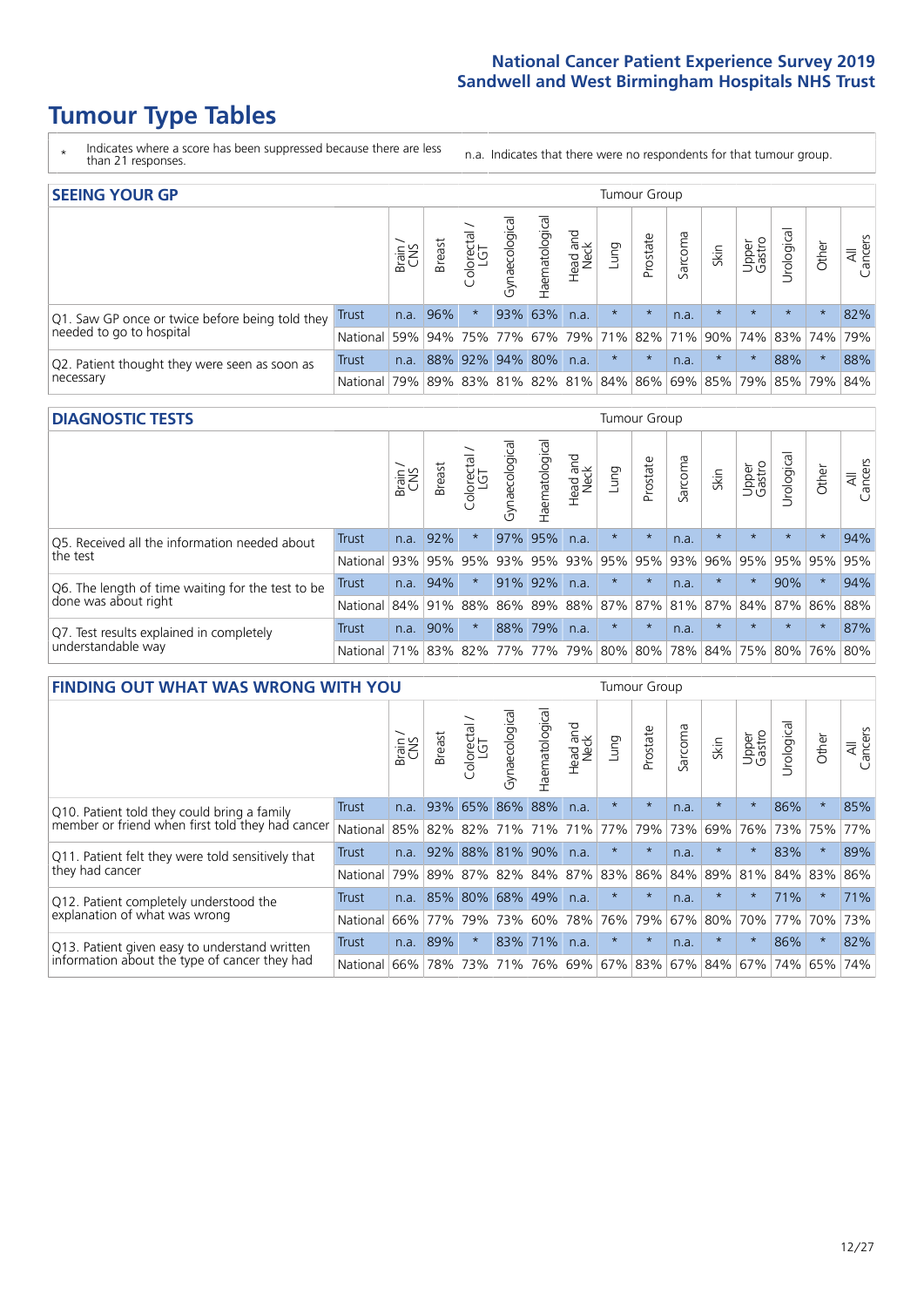\* Indicates where a score has been suppressed because there are less than 21 responses.

n.a. Indicates that there were no respondents for that tumour group.

| <b>DECIDING THE BEST TREATMENT FOR YOU</b>         |              |       |               |                       |                |                   |                        |         | <b>Tumour Group</b> |                                     |         |                 |            |         |                |
|----------------------------------------------------|--------------|-------|---------------|-----------------------|----------------|-------------------|------------------------|---------|---------------------|-------------------------------------|---------|-----------------|------------|---------|----------------|
|                                                    |              | Brain | <b>Breast</b> | olorectal<br>LGT<br>Ũ | Gynaecological | ematological<br>Ě | ad and<br>Neck<br>Head | Lung    | Prostate            | Sarcoma                             | Skin    | Upper<br>Gastro | Jrological | Other   | All<br>Cancers |
| Q14. Patient felt that treatment options were      | <b>Trust</b> | n.a.  | 93%           | $\star$               |                | 90% 82%           | n.a.                   | $\star$ | $\star$             | n.a.                                | $\ast$  | $\star$         | 77%        | $\star$ | 86%            |
| completely explained                               | National     | 85%   | 85%           | 85%                   |                | 85% 82%           | 87%                    | 84%     | 83%                 | 83%                                 | 89%     | 81%             | 83%        | 79%     | 83%            |
| Q15. Patient felt possible side effects were       | Trust        | n.a.  | 78%           |                       |                | 78% 78%           | n.a.                   | $\star$ | $\star$             | n.a.                                | $\star$ | $\star$         | $\star$    | $\star$ | 76%            |
| definitely explained in an understandable way      | National     | 69%   | 74%           | 76%                   | 75%            | 69%               | 73%                    | 74%     | 73%                 | 73%                                 | 77%     | 72%             | 71%        | 70%     | 73%            |
| Q16. Patient definitely given practical advice and | Trust        | n.a.  |               | 76% 61%               |                | 71% 66%           | n.a.                   | $\star$ | $\star$             | n.a.                                |         | $\star$         | 52%        | $\star$ | 67%            |
| support in dealing with side effects of treatment  | National     | 63%   | 70%           | 70%                   | 69%            | 65%               | 70%                    | 69%     | 65%                 | 66%                                 | 71%     | 66%             | 63%        | 64%     | 67%            |
| Q17. Patient definitely told about side effects    | Trust        | n.a.  | <b>71%</b>    | 52%                   |                | 62% 57%           | n.a.                   | $\star$ | $\star$             | n.a.                                | $\star$ | $\star$         | $\star$    | $\star$ | 60%            |
| that could affect them in the future               | National     | 62%   | 57%           | 59%                   |                | 56% 51%           | 64%                    | 56%     | 66%                 | 54%                                 | 66%     | 53%             | 56%        | 52%     | 57%            |
| Q18. Patient definitely involved as much as they   | Trust        | n.a.  | 82%           |                       | 78% 86% 75%    |                   | n.a.                   | $\star$ | $\star$             | n.a.                                | $\ast$  | $\star$         | 78%        | $\ast$  | 81%            |
| wanted in decisions about care and treatment       | National I   | 79%   |               |                       |                |                   |                        |         |                     | 81% 83% 81% 80% 81% 81% 84% 81% 87% |         | 79%             | 79%        | 78% 81% |                |

#### **CLINICAL NURSE SPECIALIST (CNS)** Tumour Group

|                                             |              | Brain | Breast | Colorectal<br>LGT | ᢛ<br>Gynaecologic | Haematological | Head and<br>Neck            | Lung    | Prostate | Sarcoma | Skin    | Upper<br>Gastro | rological       | Other    | All<br>Cancers |
|---------------------------------------------|--------------|-------|--------|-------------------|-------------------|----------------|-----------------------------|---------|----------|---------|---------|-----------------|-----------------|----------|----------------|
| Q19. Patient given the name of a CNS who    | <b>Trust</b> | n.a.  |        | 90% 91%           |                   | 94% 96%        | n.a.                        | $\star$ | $\star$  | n.a.    |         | $\star$         | $\star$         | $\star$  | 92%            |
| would support them through their treatment  | National     | 95%   | 95%    | 92%               | 95%               |                | $ 92\% 91\% $               | 94% 91% |          | 91%     | 91%     | 93%             | 85%             | 89%      | 92%            |
| Q20. Patient found it very or quite easy to | Trust        | n.a.  | 87%    |                   |                   | 94% 80%        | n.a.                        | $\star$ | $\star$  | n.a.    |         | $\star$         | $\star$         | $\star$  | 88%            |
| contact their CNS                           | National     | 86%   | 84%    | 88%               |                   |                | 85% 87% 86% 86% 80%         |         |          |         | 86% 90% | 85%             | 83% 83% 85%     |          |                |
| Q21. Patient got understandable answers to  | Trust        | n.a.  | 84%    |                   |                   | 86% 88%        | n.a.                        | $\star$ | $\star$  | n.a.    | $\star$ | $\star$         | $\star$         | $^\star$ | 86%            |
| important questions all or most of the time | National     | 82%   | 87%    | 89%               |                   |                | 86% 89% 88% 86% 87% 87% 93% |         |          |         |         |                 | 86% 87% 86% 87% |          |                |

| <b>SUPPORT FOR PEOPLE WITH CANCER</b>                                                             |              |       |               |            |                |                |                         |                 | <b>Tumour Group</b> |         |         |                 |            |         |                |
|---------------------------------------------------------------------------------------------------|--------------|-------|---------------|------------|----------------|----------------|-------------------------|-----------------|---------------------|---------|---------|-----------------|------------|---------|----------------|
|                                                                                                   |              | Brain | <b>Breast</b> | Colorectal | Gynaecological | Haematological | ead and<br>Neck<br>Head | Lung            | Prostate            | Sarcoma | Skin    | Upper<br>Gastro | Jrological | Other   | All<br>Cancers |
| Q22. Hospital staff gave information about<br>support or self-help groups for people with         | Trust        | n.a.  | 94%           |            | 87%            | 82%            | n.a.                    | $\star$         | $\star$             | n.a.    | $\star$ | $\star$         | $\star$    | $\star$ | 88%            |
| cancer                                                                                            | National     | 92%   | 92%           | 88%        | 87%            | 86%            | 88%                     | 87%             | 91%                 | 86%     | 90%     | 88%             | 81%        | 83%     | 88%            |
| Q23. Hospital staff discussed or gave information<br>about the impact cancer could have on day to | <b>Trust</b> | n.a.  | 88%           | $\star$    | 89%            | 92%            | n.a.                    | n.a.            | $\star$             | n.a.    | $\star$ | $\star$         | $\star$    | $\star$ | 88%            |
| day activities                                                                                    | National     | 84%   | 86%           | 85%        | 82%            | 84%            | 84%                     | 83%             | 88%                 | 81%     | 86%     | 83%             | 78%        | 79%     | 84%            |
| Q24. Hospital staff gave information on getting                                                   | Trust        | n.a.  | 75%           | $\star$    | $\star$        | 73%            | n.a.                    | $\star$         | $\star$             | n.a.    | $\star$ | $\star$         | $\star$    | $\ast$  | 66%            |
| financial help or possible benefits                                                               | National     | 78%   | 68%           | 61%        | 66%            | 61%            | 67%                     | 72%             | 55%                 | 64%     | 60%     | 64%             | 47%        | 59%     | 63%            |
| Q25. Hospital staff told patient they could get                                                   | Trust        | n.a.  | 79%           | $\star$    | $\star$        | 75%            | n.a.                    | n.a.            | $\star$             | n.a.    | $\star$ | $\star$         | $\star$    | $\ast$  | 79%            |
| free prescriptions                                                                                | National     | 82%   | 81%           | 83%        | 79%            |                |                         | 87% 84% 86% 80% |                     | 78%     | 71%     | 84%             | 73%        | 81%     | 82%            |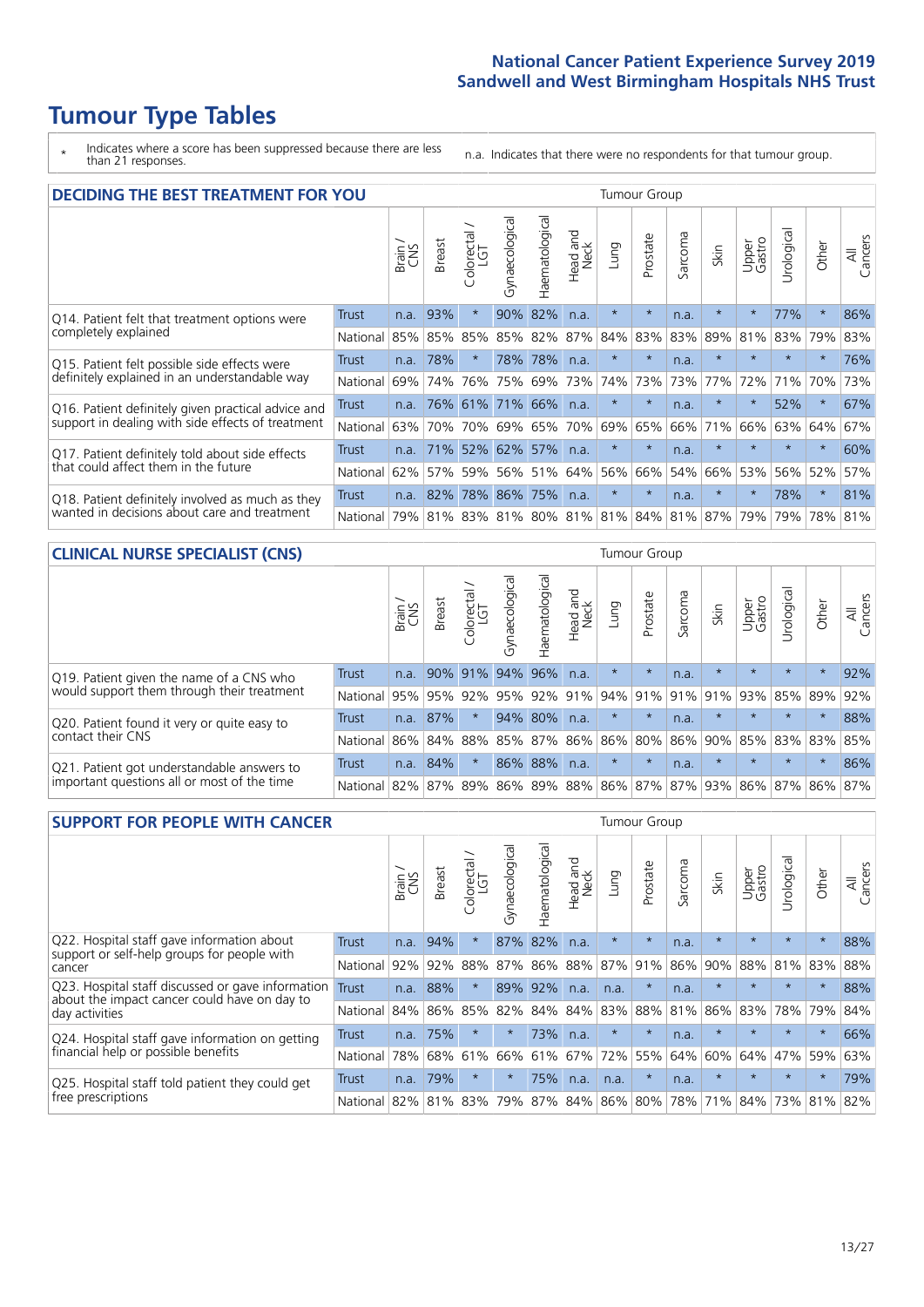- \* Indicates where a score has been suppressed because there are less than 21 responses.
- n.a. Indicates that there were no respondents for that tumour group.

| <b>OPERATIONS</b>                                |              |       |                   |                   |                |                |                  |      | Tumour Group |         |         |                 |                                  |                             |                |
|--------------------------------------------------|--------------|-------|-------------------|-------------------|----------------|----------------|------------------|------|--------------|---------|---------|-----------------|----------------------------------|-----------------------------|----------------|
|                                                  |              | Brain | <b>Breast</b>     | Colorectal<br>LGT | Gynaecological | Haematological | Head and<br>Neck | Lung | Prostate     | Sarcoma | Skin    | Upper<br>Gastro | $\overline{\sigma}$<br>Jrologica | Other                       | All<br>Cancers |
| Q27. Beforehand, patient had all the information | <b>Trust</b> |       | n.a. 100% 95% 97% |                   |                |                | n.a.             | n.a. | $\star$      | n.a.    |         | n.a.            | $\star$                          | $\star$                     | 99%            |
| needed about the operation                       | National     | 96%   |                   | 97% 96%           | $ 96\% 94\% $  |                | 96% 95% 97%      |      |              | 95% 96% |         | 96%             |                                  | 95% 95%                     | 96%            |
| Q28. Afterwards, staff completely explained how  | <b>Trust</b> | n.a.  |                   | 91% 82% 88%       |                | $\star$        | n.a.             | n.a. | $\star$      | n.a.    | $\star$ | n.a.            | $\star$                          | $\star$                     | 86%            |
| operation had gone in understandable way         | National I   | 76%   |                   | 79% 83%           |                |                | 79%   78%   79%  |      |              |         |         |                 |                                  | 79% 78% 80% 82% 79% 76% 77% | 79%            |

#### **HOSPITAL CARE AS AN INPATIENT** Tumour Group

|                                                                                                  |              | Brain | <b>Breast</b> | Colorectal /<br>LGT | Gynaecological | Haematological | Head and<br>Neck | Lung | Prostate | Sarcoma | Skin | Upper<br>Gastro | Urological | Other   | Cancers<br>$\overline{\overline{A}}$ |
|--------------------------------------------------------------------------------------------------|--------------|-------|---------------|---------------------|----------------|----------------|------------------|------|----------|---------|------|-----------------|------------|---------|--------------------------------------|
| Q30. Hospital staff didn't talk in front of patient                                              | Trust        | n.a.  | $\star$       | $\star$             | 79%            | 71%            | n.a.             | n.a. | $\star$  | n.a.    | n.a. | n.a.            | $\star$    | $\star$ | 76%                                  |
| as if patient wasn't there                                                                       | National     | 81%   | 86%           | 81%                 | 83%            | 84%            | 83%              | 81%  | 88%      | 86%     | 86%  | 81%             | 83%        | 82%     | 84%                                  |
| 031. Patient had confidence and trust in all                                                     | Trust        | n.a.  | $\star$       | $\star$             |                | 97% 86%        | n.a.             | n.a. | $\star$  | n.a.    | n.a. | n.a.            | $\star$    | $\star$ | 88%                                  |
| doctors treating them                                                                            | National     | 82%   | 83%           | 85%                 | 83%            | 82%            | 87%              | 83%  | 89%      | 86%     | 85%  | 81%             | 85%        | 80%     | 84%                                  |
| Q32. Patient's family or someone close definitely                                                | Trust        | n.a.  | $\star$       | $\star$             | 75%            | 77%            | n.a.             | n.a. | $\star$  | n.a.    | n.a. | n.a.            | $\star$    | $\star$ | 77%                                  |
| felt able to talk to a doctor                                                                    | National     | 67%   | 72%           | 73%                 | 72%            | 74%            | 75%              | 74%  | 72%      | 71%     | 74%  | 73%             | 71%        | 69%     | 72%                                  |
| Q33. Patient had confidence and trust in all the                                                 | <b>Trust</b> | n.a.  | $\star$       | $\star$             |                | 84% 85%        | n.a.             | n.a. | $\star$  | n.a.    | n.a. | n.a.            | $\star$    | $\star$ | 79%                                  |
| ward nurses treating them                                                                        | National     | 72%   | 73%           | 72%                 |                | 71% 77%        | 75%              | 77%  | 79%      | 74%     | 75%  | 73%             | 77%        | 69%     | 74%                                  |
| Q34. Patient thought there were always or nearly                                                 | <b>Trust</b> | n.a.  | $\star$       | $\star$             | 73%            | 50%            | n.a.             | n.a. | $\star$  | n.a.    | n.a. | n.a.            | $\star$    | $\star$ | 61%                                  |
| always enough nurses on duty to care for them                                                    | National     | 68%   | 64%           | 62%                 | 63%            | 63%            | 65%              | 68%  | 72%      | 65%     | 70%  | 65%             | 66%        | 60%     | 64%                                  |
| Q35. All hospital staff asked patient what name                                                  | Trust        | n.a.  | $\star$       | $\star$             |                | 76% 75%        | n.a.             | n.a. | $\star$  | n.a.    | n.a. | n.a.            | $\star$    | $\star$ | 73%                                  |
| they prefer to be called by                                                                      | National     | 68%   | 62%           | 74%                 | 65%            | 72%            | 71%              | 76%  | 72%      | 74%     | 70%  | 78%             | 76%        | 69%     | 71%                                  |
| Q36. Patient always given enough privacy when                                                    | Trust        | n.a.  | $\star$       | $\star$             | 84%            | 85%            | n.a.             | n.a. | $\star$  | n.a.    | n.a. | n.a.            | $\star$    | $\star$ | 88%                                  |
| discussing condition or treatment                                                                | National     | 78%   | 84%           | 85%                 | 81%            | 86% 87% 84%    |                  |      | 88%      | 84%     | 84%  | 84%             | 85%        | 82%     | 85%                                  |
| Q37. Patient definitely found hospital staff to                                                  | <b>Trust</b> | n.a.  | $\star$       | $\star$             |                | 69% 48%        | n.a.             | n.a. | $\star$  | n.a.    | n.a. | n.a.            | $\star$    | $\star$ | 58%                                  |
| discuss worries or fears during their inpatient visit                                            | National     | 45%   | 51% 55%       |                     | 51%            | 56%            | 52%              | 49%  | 53%      | 54%     | 51%  | 53%             | 49%        | 46%     | 52%                                  |
| Q38. Hospital staff definitely did everything they                                               | <b>Trust</b> | n.a.  | $\star$       | $\star$             | 81%            | 73%            | n.a.             | n.a. | $\star$  | n.a.    | n.a. | n.a.            | $\star$    | $\star$ | 79%                                  |
| could to help control pain                                                                       | National     | 85%   | 83%           | 84%                 | 82%            | 82%            | 80%              | 84%  | 85%      | 83%     | 85%  | 82%             | 81%        | 82%     | 83%                                  |
| Q39. Patient always felt they were treated with                                                  | Trust        | n.a.  | $\star$       | $\star$             |                | 88% 82%        | n.a.             | n.a. | $\star$  | n.a.    | n.a. | n.a.            | $\star$    | $\star$ | 85%                                  |
| respect and dignity while in hospital                                                            | National     | 85%   | 87%           | 87%                 |                | 85% 89%        | 87%              | 88%  | 91%      | 89%     | 89%  | 88%             | 90%        | 86%     | 88%                                  |
| Q40. Patient given clear written information<br>about what should or should not do after leaving | Trust        | n.a.  | $\star$       | $\star$             | 90%            | 76%            | n.a.             | n.a. | $\star$  | n.a.    | n.a. | n.a.            | $\star$    | $\star$ | 87%                                  |
| hospital                                                                                         | National     | 80%   | 89%           | 86%                 | 86%            | 83%            | 87%              | 82%  | 91%      | 85%     | 90%  | 82%             | 87%        | 83%     | 86%                                  |
| Q41. Hospital staff told patient who to contact<br>if worried about condition or treatment after | <b>Trust</b> | n.a.  | $\star$       | $\star$             |                | 97% 88%        | n.a.             | n.a. | $\star$  | n.a.    | n.a. | n.a.            | $\star$    | $\star$ | 94%                                  |
| leaving hospital                                                                                 | National I   | 94%   |               | 95% 95%             | 93%            | 96% 93% 92%    |                  |      | 96%      | 94%     |      | 95% 92%         | 92%        | 93%     | 94%                                  |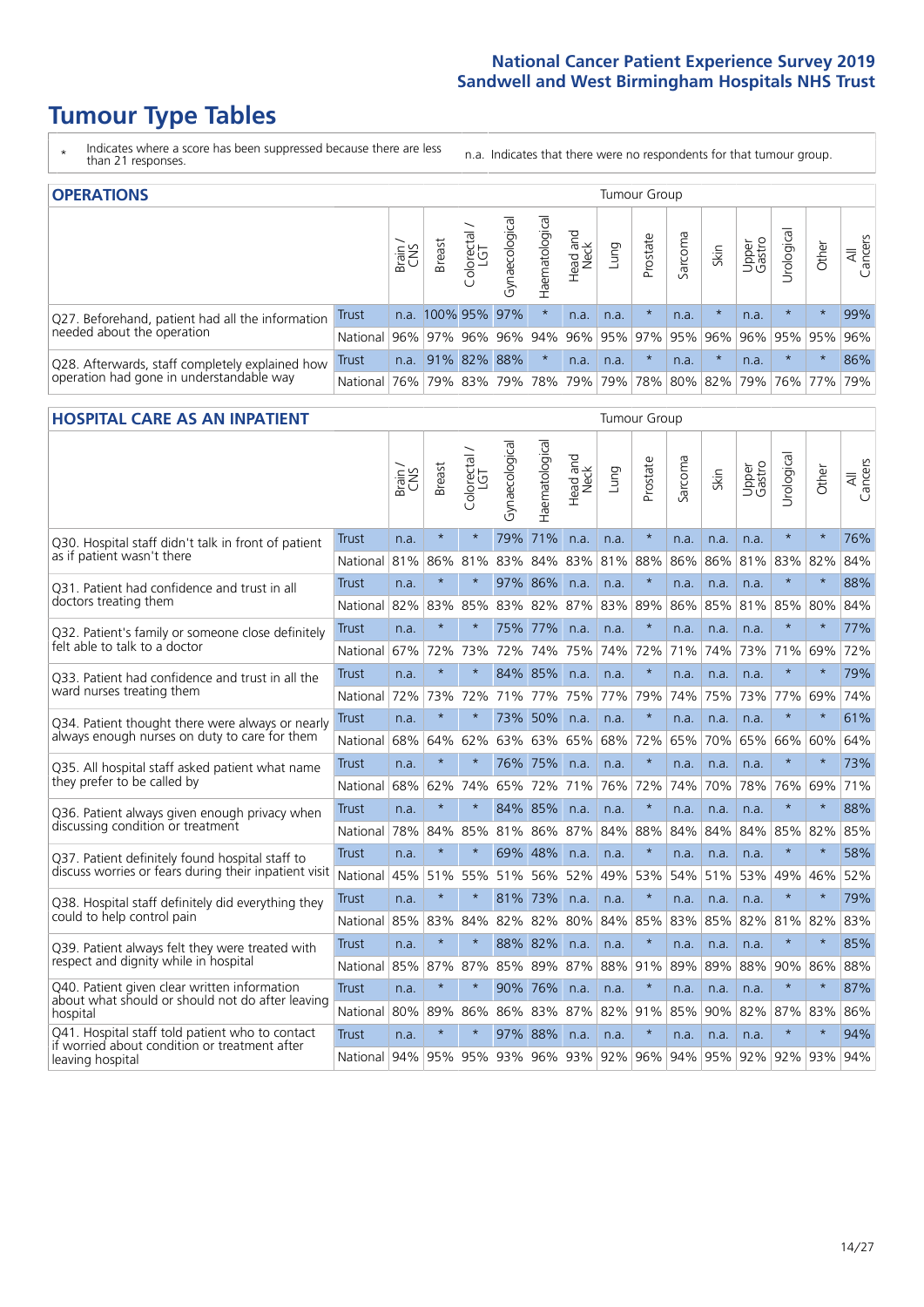- \* Indicates where a score has been suppressed because there are less than 21 responses.
- n.a. Indicates that there were no respondents for that tumour group.

| <b>HOSPITAL CARE AS A DAY PATIENT / OUTPATIENT</b>                                                                    |              |       |               |                            |                |                |                                |         | <b>Tumour Group</b> |         |         |                 |            |         |                |  |  |  |  |  |  |  |  |
|-----------------------------------------------------------------------------------------------------------------------|--------------|-------|---------------|----------------------------|----------------|----------------|--------------------------------|---------|---------------------|---------|---------|-----------------|------------|---------|----------------|--|--|--|--|--|--|--|--|
|                                                                                                                       |              | Brain | <b>Breast</b> | ∽<br>olorectal<br>LGT<br>Ũ | Gynaecological | Haematological | <b>Bad and</b><br>Neck<br>Head | Lung    | Prostate            | Sarcoma | Skin    | Upper<br>Gastro | Urological | Other   | All<br>Cancers |  |  |  |  |  |  |  |  |
| Q43. Patient definitely found hospital staff to                                                                       | <b>Trust</b> | n.a.  | 70%           |                            | 77%            | 69%            | n.a.                           | n.a.    | $\star$             | n.a.    | $\star$ | $\star$         | $\star$    | $\star$ | 74%            |  |  |  |  |  |  |  |  |
| discuss worries or fears during their outpatient or<br>day case visit                                                 | National     | 66%   | 68%           | 73%                        | 70%            | 73%            | 72%                            | 70%     | 74%                 | 72%     | 72%     | 71%             | 67%        | 68%     | 71%            |  |  |  |  |  |  |  |  |
| Q44. Cancer doctor had the right documents at<br>patient's last outpatient appointment                                | Trust        | n.a.  | 96%           |                            | 100% 86%       |                | n.a.                           | n.a.    | $\star$             | n.a.    |         |                 | $\star$    | $\star$ | 94%            |  |  |  |  |  |  |  |  |
|                                                                                                                       | National     | 94%   | 96%           | 96%                        | 96%            | 97%            | 96%                            | 96%     | 96%                 | 96%     | 96%     | 94%             | 96%        | 95%     | 96%            |  |  |  |  |  |  |  |  |
| Q46. Beforehand patient completely had                                                                                | Trust        | n.a.  | 93%           | n.a.                       | $\star$        | $\star$        | n.a.                           | n.a.    | $\star$             | n.a.    | n.a.    | n.a.            | $\star$    | $\star$ | 86%            |  |  |  |  |  |  |  |  |
| all information needed about radiotherapy<br>treatment                                                                | National     | 91%   | 88%           | 83%                        | 88%            | 84%            | 86%                            | 86%     | 88%                 | 88%     | 84%     | 86%             | 83%        | 84%     | 86%            |  |  |  |  |  |  |  |  |
| Q47. Patient completely given understandable<br>information about whether radiotherapy was<br>working                 | Trust        | n.a.  | 65%           | n.a.                       | $\star$        | $\star$        | n.a.                           | n.a.    | $\star$             | n.a.    | n.a.    | n.a.            | $\star$    | $\star$ | 66%            |  |  |  |  |  |  |  |  |
|                                                                                                                       | National     | 56%   | 60%           | 57%                        | 61%            | 62%            | 63%                            | 59%     | 60%                 | 67%     | 57%     | 52%             | 59%        | 59%     | 60%            |  |  |  |  |  |  |  |  |
| Q49. Beforehand patient completely had all                                                                            | <b>Trust</b> | n.a.  | $\ast$        | $\star$                    | $\star$        | 79%            | n.a.                           | n.a.    | $\star$             | n.a.    | $\star$ | $\star$         | $\star$    | $\star$ | 80%            |  |  |  |  |  |  |  |  |
| information needed about chemotherapy<br>treatment                                                                    | National     | 80%   | 82%           | 86%                        | 87%            | 85%            | 79%                            | 84%     | 86%                 | 86%     | 90%     | 84%             | 85%        | 85%     | 84%            |  |  |  |  |  |  |  |  |
| Q50. Patient given enough information about<br>whether chemotherapy was working in a<br>completely understandable way | Trust        | n.a.  | $\star$       |                            |                | 61%            | n.a.                           | n.a.    | $\star$             | n.a.    | $\star$ | $\star$         |            | $\star$ | 65%            |  |  |  |  |  |  |  |  |
|                                                                                                                       | National     | 54%   | 62%           | 64%                        | 68%            | 75%            |                                | 57% 67% | 66%                 | 71%     | 79%     | 61%             | 68%        | 69%     | 68%            |  |  |  |  |  |  |  |  |

#### **HOME CARE AND SUPPORT** Tumour Group

|                                                                                                                   |              | Brain | <b>Breast</b> | olorectal<br>LGT<br>Ü | त्त<br>Gynaecologic | Haematological | ad and<br>Neck<br>Head | <b>Dung</b> | Prostate | Sarcoma | Skin    | Upper<br>Gastro | Urological  | Other   | All<br>Cancers |
|-------------------------------------------------------------------------------------------------------------------|--------------|-------|---------------|-----------------------|---------------------|----------------|------------------------|-------------|----------|---------|---------|-----------------|-------------|---------|----------------|
| Q51. Hospital staff definitely gave family or<br>someone close all the information needed to<br>help care at home | <b>Trust</b> | n.a.  | 63%           |                       |                     | 52% 60%        | n.a.                   | $\star$     | $\star$  | n.a.    | $\star$ | $\star$         | $\star$     | $\star$ | 59%            |
|                                                                                                                   | National     | 58%   | 58%           | 63%                   | 57%                 |                | 62% 67%                | 59%         | 61%      | 62%     | 65%     | 60%             | 59%         | 55%     | 60%            |
| Q52. Patient definitely given enough support<br>from health or social services during treatment                   | Trust        | n.a.  | 50%           |                       | $\star$             | 39%            | n.a.                   | $\star$     | $\star$  | n.a.    | $\star$ | $\star$         | $\star$     | $\star$ | 50%            |
|                                                                                                                   | National     | 42%   | 52%           | 60%                   |                     | 45% 51%        | 59%                    | 50%         | 48%      |         | 53% 57% |                 | 54% 48% 51% |         | 52%            |
| Q53. Patient definitely given enough support<br>from health or social services after treatment                    | Trust        | n.a.  | $\star$       | $\star$               | $\star$             | 35%            | n.a.                   | n.a.        | $\star$  | n.a.    | $\star$ | n.a.            | $\star$     | $\star$ | 38%            |
|                                                                                                                   | National     | 39%   | 41%           | 53%                   | 39%                 | 43%            | 56%                    | 40%         | 46%      | 48%     | 59%     | 47%             | 44%         | 44%     | 45%            |

| <b>CARE FROM YOUR GENERAL PRACTICE</b>                                                                     |              |        |               |                   |                |                |                  |         | Tumour Group    |         |         |                 |                     |         |                |  |  |  |  |  |  |
|------------------------------------------------------------------------------------------------------------|--------------|--------|---------------|-------------------|----------------|----------------|------------------|---------|-----------------|---------|---------|-----------------|---------------------|---------|----------------|--|--|--|--|--|--|
|                                                                                                            |              | Brain, | <b>Breast</b> | Colorectal<br>LGT | Gynaecological | Haematological | Head and<br>Neck | Lung    | Prostate        | Sarcoma | Skin    | Upper<br>Gastro | Urologica           | Other   | All<br>Cancers |  |  |  |  |  |  |
| Q54. GP given enough information about<br>patient's condition and treatment                                | Trust        | n.a.   | 98%           |                   |                | 97% 93%        | n.a.             | $\star$ | $\star$         | n.a.    | $\star$ | $\star$         | 95%                 | $\star$ | 96%            |  |  |  |  |  |  |
|                                                                                                            | National 91% |        |               | 96% 95%           | 95%            |                |                  |         | 96% 94% 94% 96% |         |         |                 | 94% 96% 93% 95% 94% |         | 95%            |  |  |  |  |  |  |
| Q55. General practice staff definitely did<br>everything they could to support patient during<br>treatment | Trust        | n.a.   | 44%           | $\star$           |                | 56% 50%        | n.a.             | $\star$ | $\star$         | n.a.    | $\star$ | $\star$         | $\star$             | $\star$ | 57%            |  |  |  |  |  |  |
|                                                                                                            | National     | 55%    |               | 58% 59%           | 56%            |                | 56% 59%          |         | 56% 64%         |         |         |                 | 56% 65% 59% 59% 55% |         | 58%            |  |  |  |  |  |  |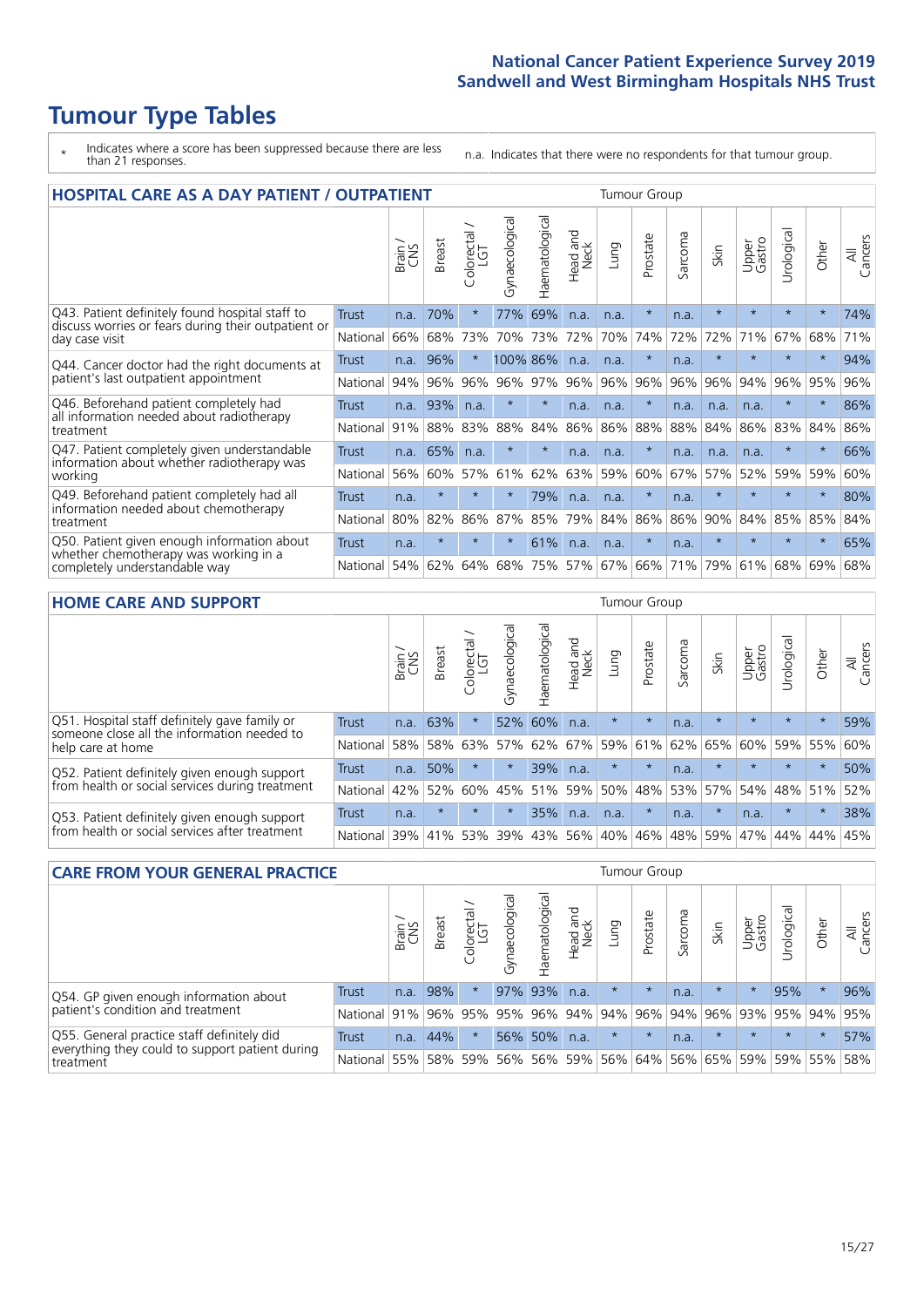- \* Indicates where a score has been suppressed because there are less than 21 responses.
- n.a. Indicates that there were no respondents for that tumour group.

#### **YOUR OVERALL NHS CARE** THE CONSTRUCTION OF THE THROUP GROUP TUMOUR GROUP

| I YUN YENAEL NI IYOANE                                                                                   |              |       |               |                            |                |                | iamoar oroap            |         |          |         |         |                 |               |         |                |  |  |  |
|----------------------------------------------------------------------------------------------------------|--------------|-------|---------------|----------------------------|----------------|----------------|-------------------------|---------|----------|---------|---------|-----------------|---------------|---------|----------------|--|--|--|
|                                                                                                          |              | Brain | <b>Breast</b> | ∽<br>olorectal<br>LGT<br>Ũ | Gynaecological | Haematological | aad and<br>Neck<br>Head | Lung    | Prostate | Sarcoma | Skin    | Upper<br>Gastro | ී<br>Urologic | Other   | All<br>Cancers |  |  |  |
| Q56. Different people treating and caring for                                                            | <b>Trust</b> | n.a.  | 78%           | $\star$                    | 76%            | 68%            | n.a.                    | $\star$ | $\star$  | n.a.    | $\star$ | $\star$         | 61%           | $\star$ | 75%            |  |  |  |
| patient always work well together to give best<br>possible care                                          | National     | 60%   | 73%           | 73%                        | 69%            | 75%            | 73%                     | 73%     | 75%      | 70%     | 79%     | 69%             | 74%           | 68%     | 73%            |  |  |  |
| Q57. Patient given a care plan                                                                           | <b>Trust</b> | n.a.  | 47%           | $\star$                    |                | 33% 46%        | n.a.                    | $\star$ | $\star$  | n.a.    | $\star$ |                 |               | $\star$ | 41%            |  |  |  |
|                                                                                                          | National     | 36%   | 41%           | 40%                        | 34%            | 36%            | 39%                     | 36%     | 40%      | 34%     | 44%     | 36%             | 33%           | 31%     | 38%            |  |  |  |
| Q58. Overall the administration of care was good<br>or very good                                         | <b>Trust</b> | n.a.  | 92%           | 86%                        | 92% 90%        |                | n.a.                    | $\star$ | $\star$  | n.a.    | $\star$ |                 | 79%           | $\ast$  | 90%            |  |  |  |
|                                                                                                          | National     | 85%   | 90%           | 88%                        | 87%            | 91% 90%        |                         | 90%     | 88%      | 88%     | 90%     | 86%             | 85%           | 87%     | 89%            |  |  |  |
| Q59. Patient felt length of time for attending<br>clinics and appointments for cancer was about<br>right | <b>Trust</b> | n.a.  | 84%           | 74%                        | 77% 60%        |                | n.a.                    | $\star$ | $\star$  | n.a.    | $\star$ | $\star$         | 58%           | $\ast$  | 73%            |  |  |  |
|                                                                                                          | National     | 58%   | 68%           | 73%                        | 66%            |                | 66% 71%                 | 71%     | 76%      | 68%     | 73%     | 66%             | 75%           | 64%     | 69%            |  |  |  |
| Q60. Someone discussed with patient whether                                                              | Trust        | n.a.  | 22%           | 48%                        | 13%            | 53%            | n.a.                    | $\star$ | $\star$  | n.a.    |         |                 | 32%           | $\star$ | 35%            |  |  |  |
| they would like to take part in cancer research                                                          | National     | 42%   | 30%           | 32%                        | 31%            |                | 33% 21%                 | 34%     | 31%      | 36%     | 20%     | 36%             | 21%           | 32%     | 30%            |  |  |  |
| Q61. Patient's average rating of care scored from<br>very poor to very good                              | Trust        | n.a.  | 8.9           | 8.9                        | 9.3            | 8.5            | n.a.                    | $\star$ | $\star$  | n.a.    | $\star$ | $\star$         | 8.5           | $\star$ | 8.8            |  |  |  |
|                                                                                                          | National     | 8.6   | 8.9           | 8.8                        | 8.7            | 8.9            | 8.8                     | 8.8     | 8.8      | 8.8     | 8.9     | 8.7             | 8.7           | 8.7     | 8.8            |  |  |  |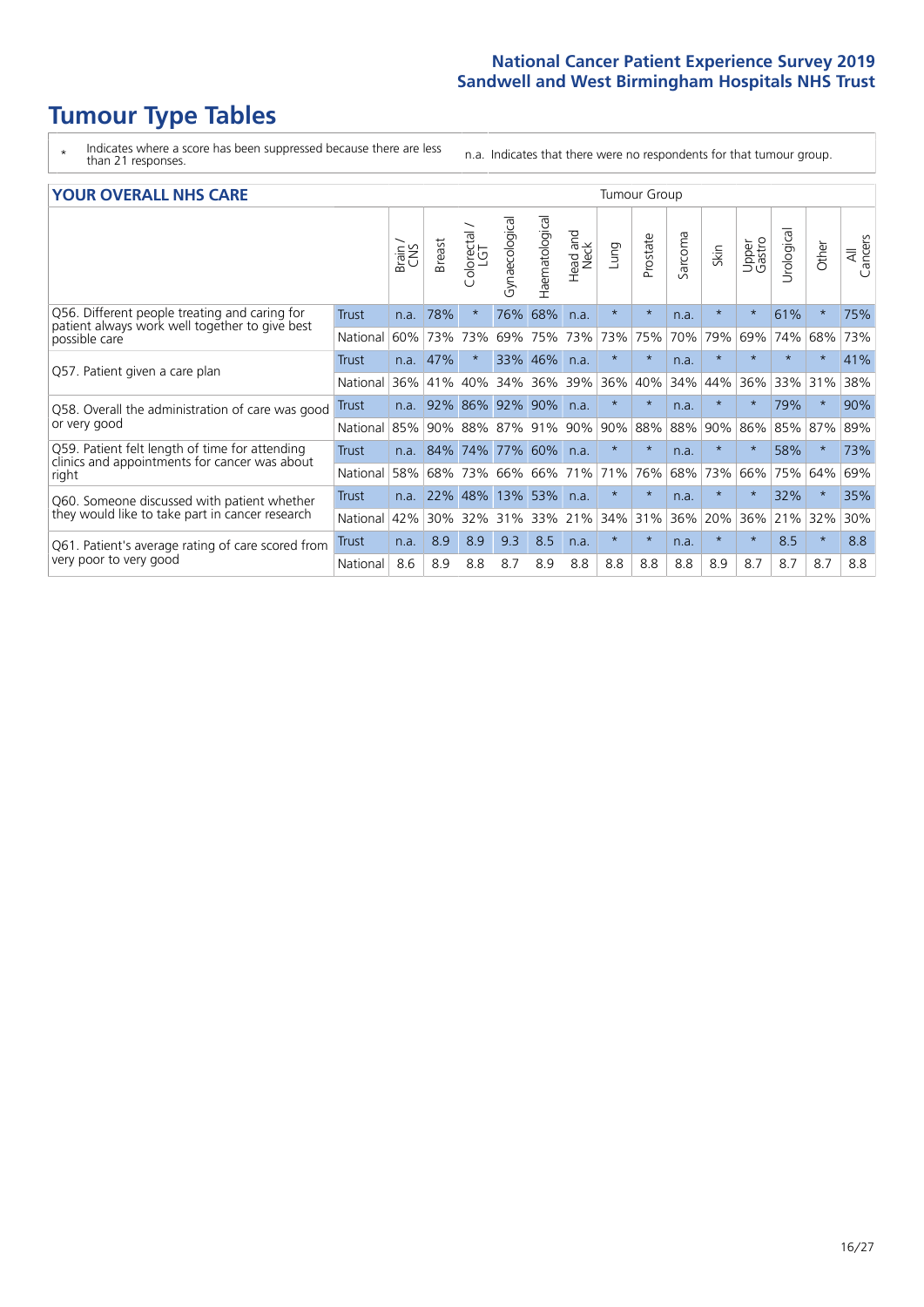### **Year on Year Charts**





#### **DIAGNOSTIC TESTS**





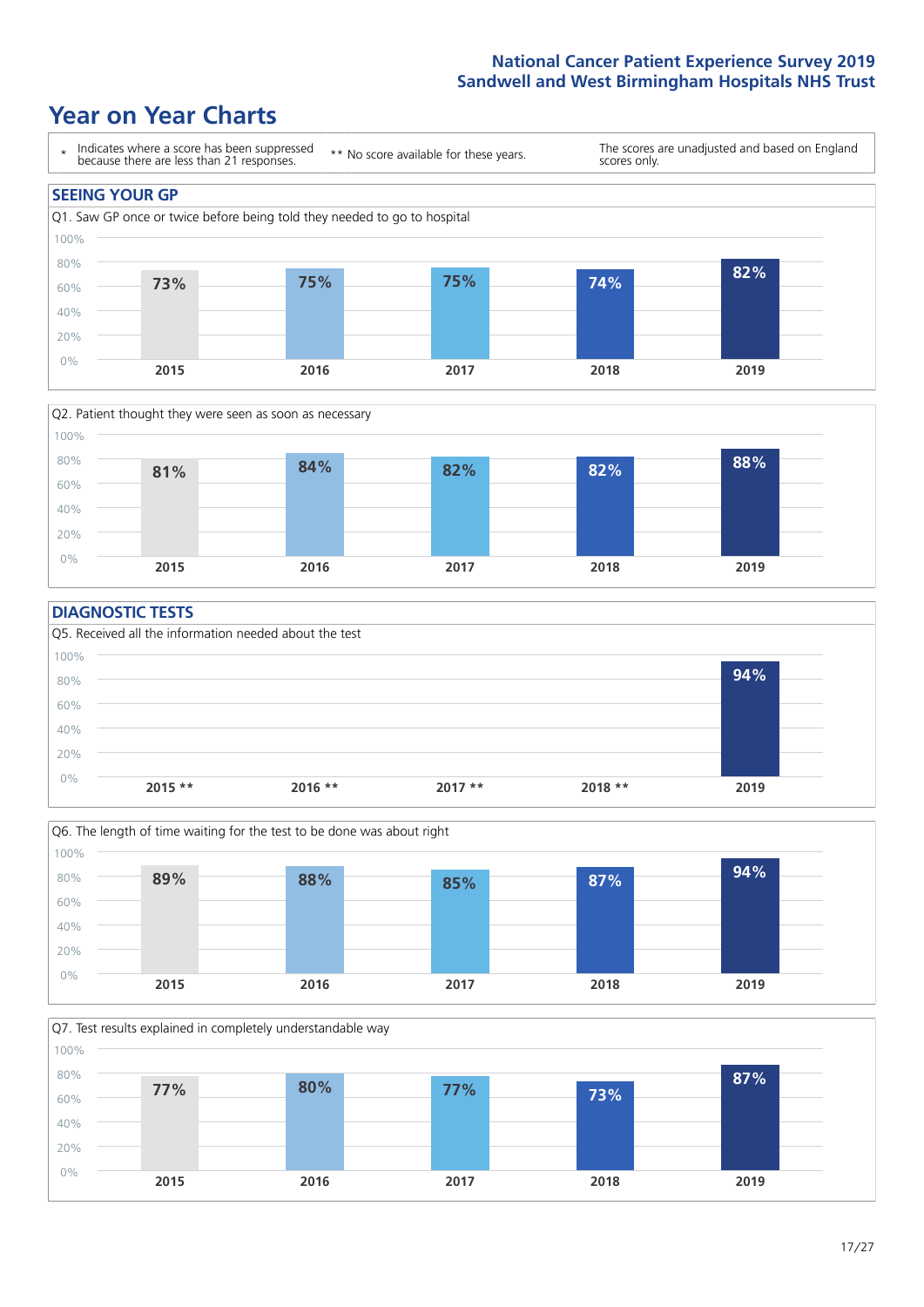







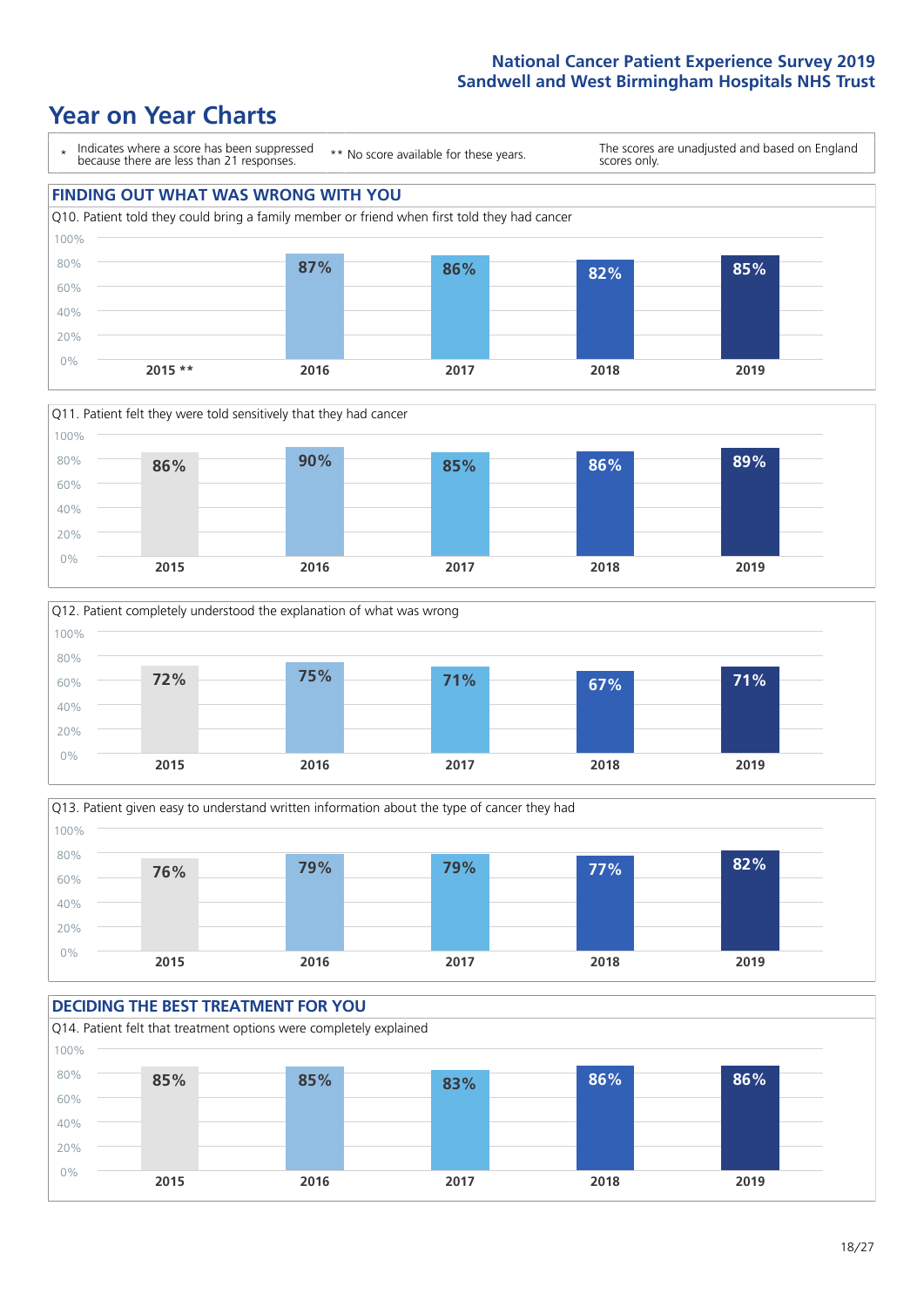





Q18. Patient definitely involved as much as they wanted in decisions about care and treatment  $0%$ 20% 40% 60% 80% 100% **2015 \*\* 2016 \*\* 2017 \*\* 2018 \*\* 2019 81%**

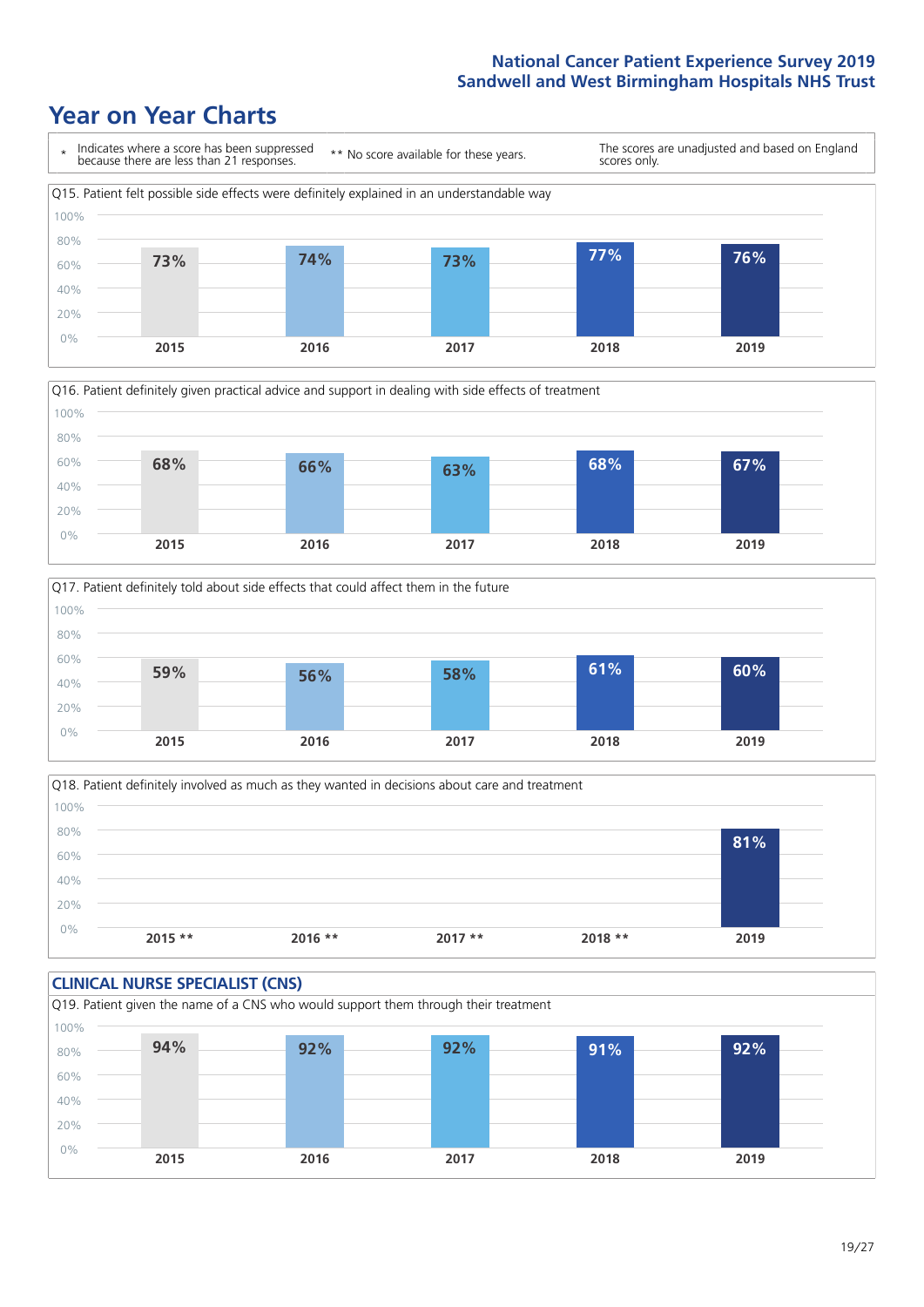









Q24. Hospital staff gave information on getting financial help or possible benefits

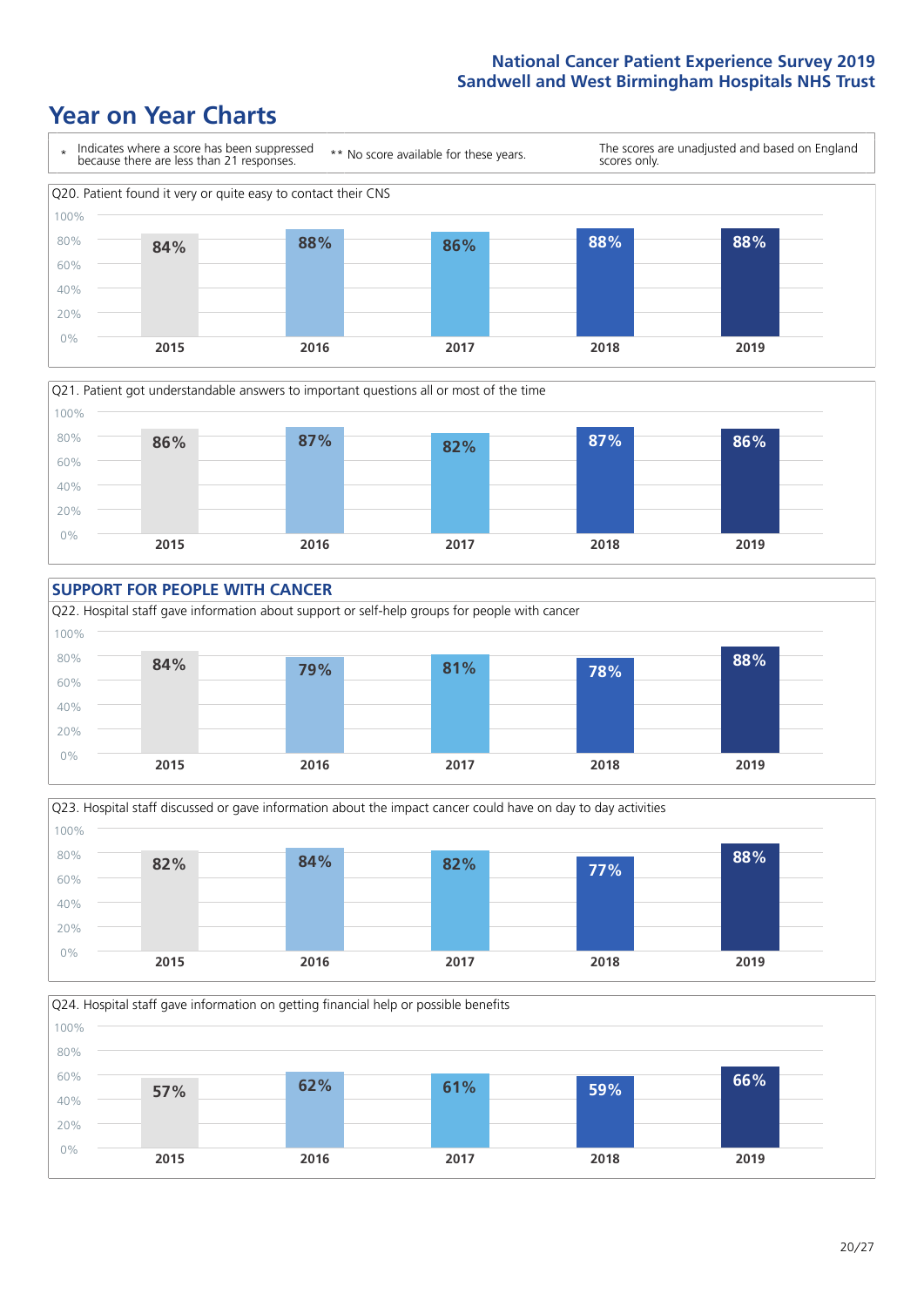### **Year on Year Charts**



#### **OPERATIONS**





#### **HOSPITAL CARE AS AN INPATIENT** Q30. Hospital staff didn't talk in front of patient as if patient wasn't there 0% 20% 40% 60% 80% 100% **2015 \*\* 2016 \*\* 2017 \*\* 2018 \*\* 2019 76%**

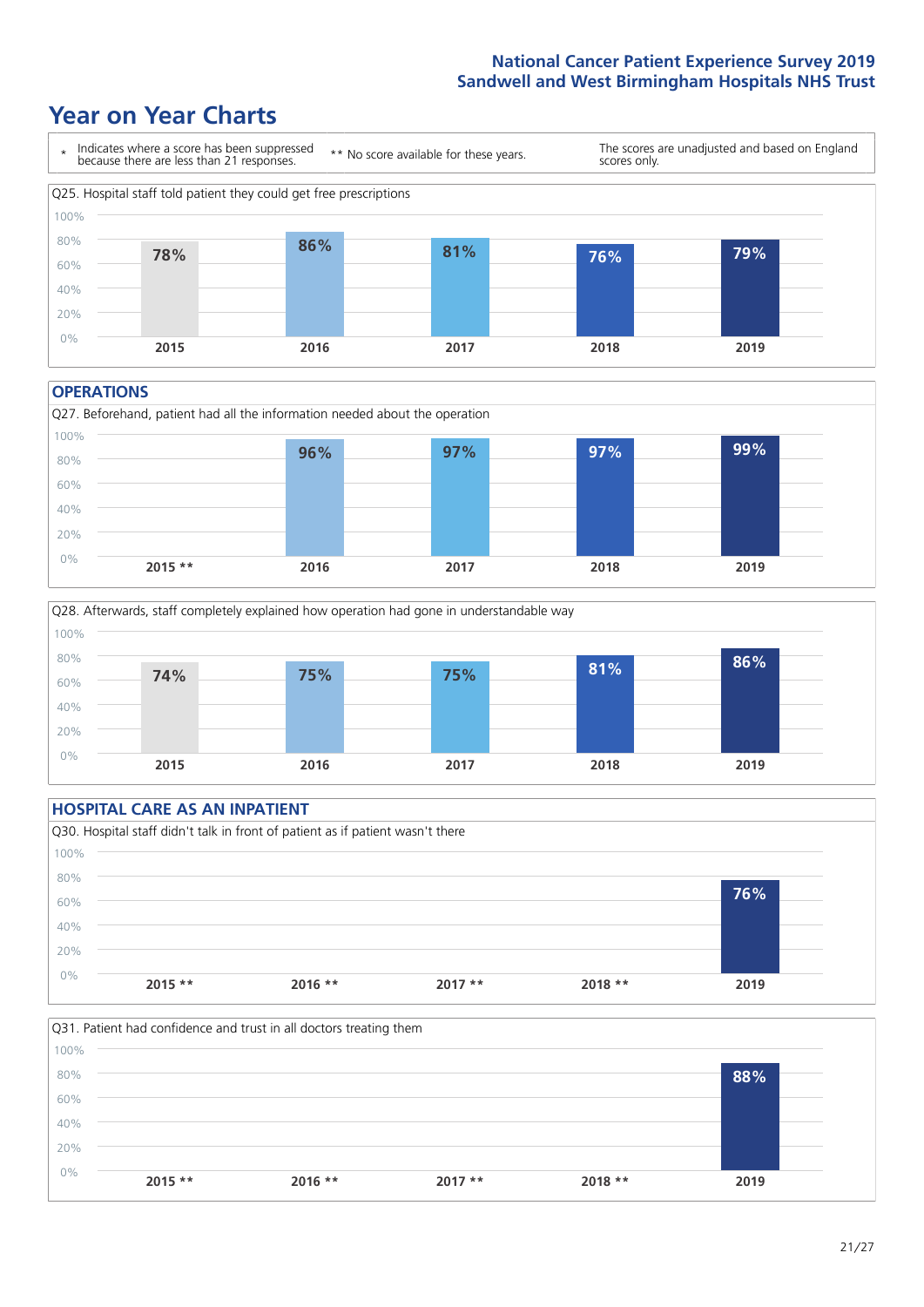







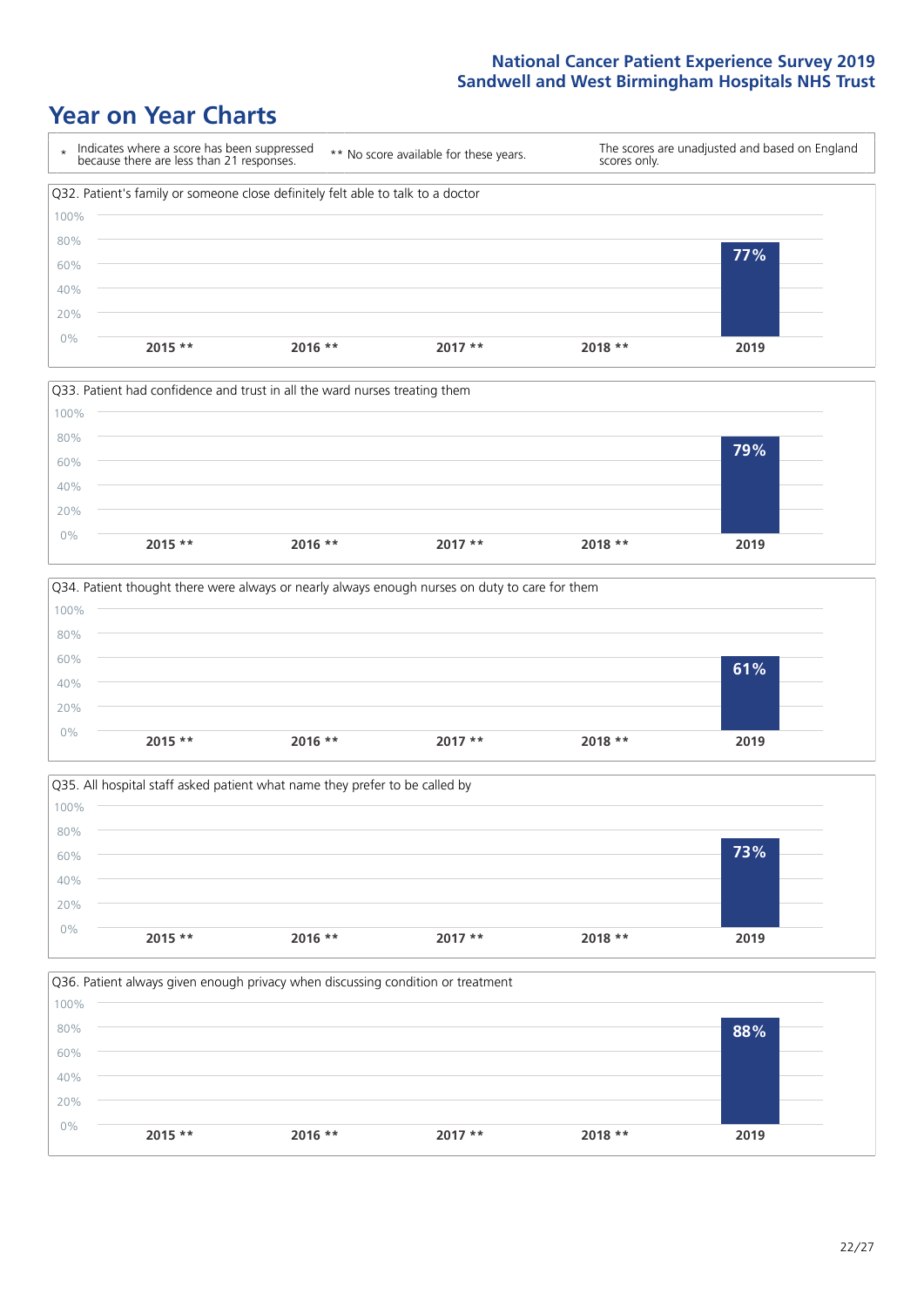







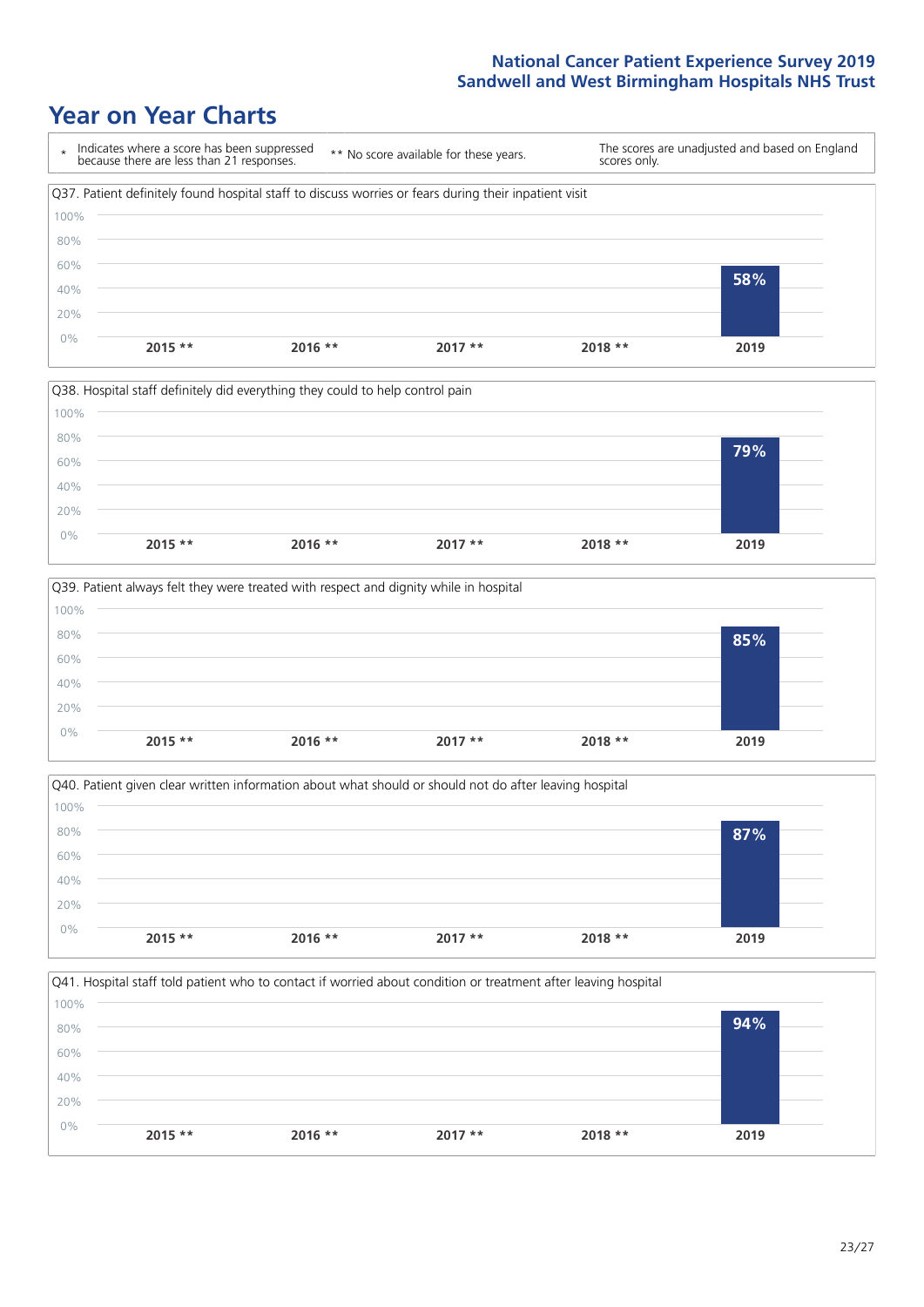### **Year on Year Charts**

\* Indicates where a score has been suppressed because there are less than 21 responses.

\*\* No score available for these years.

The scores are unadjusted and based on England scores only.

#### **HOSPITAL CARE AS A DAY PATIENT / OUTPATIENT**









Q49. Beforehand patient completely had all information needed about chemotherapy treatment 0% 20% 40% 60% 80% 100% **83% 86% 85% 81% 80%**

**2015 2016 2017 2018 2019**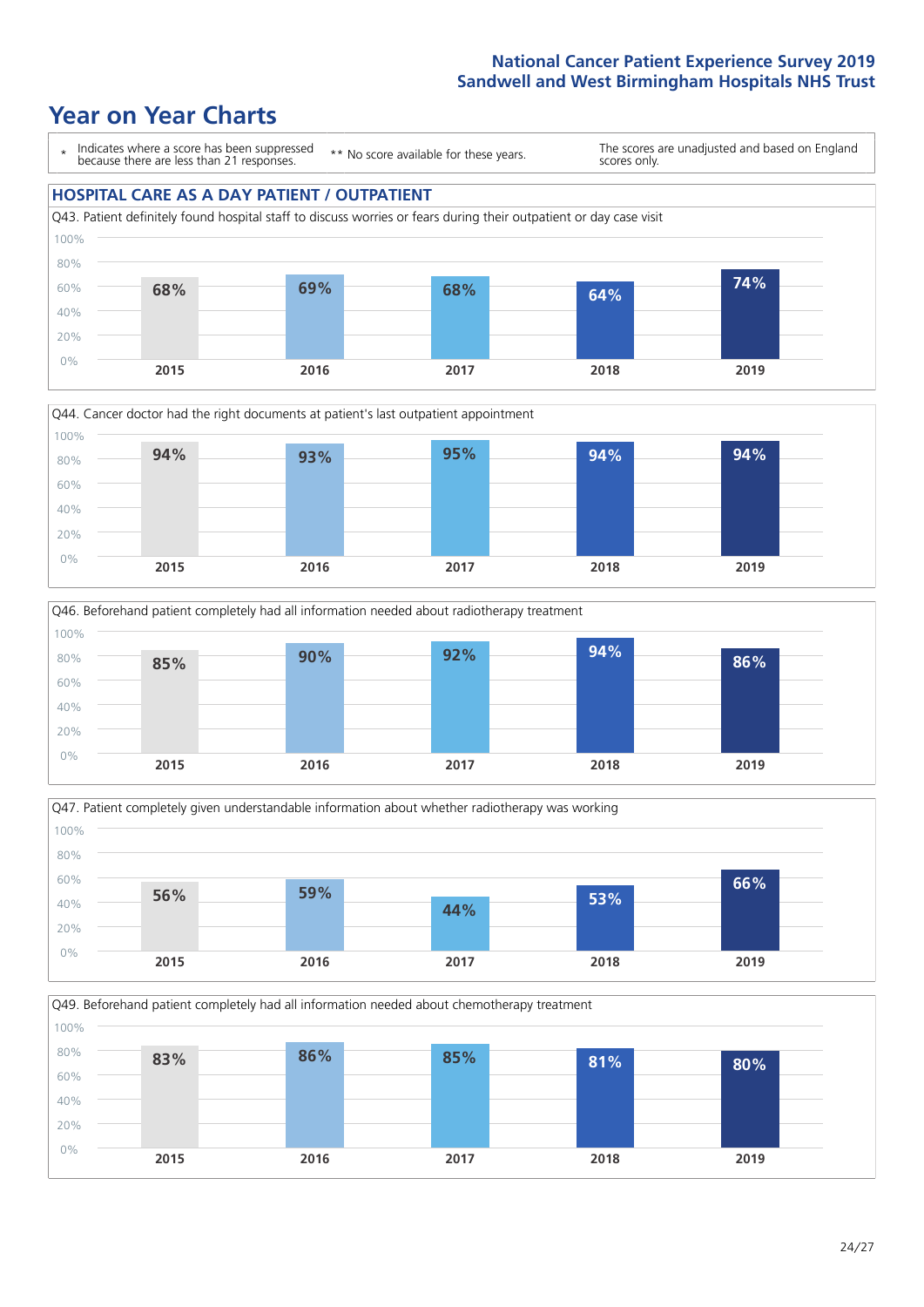### **Year on Year Charts**



#### **HOME CARE AND SUPPORT**







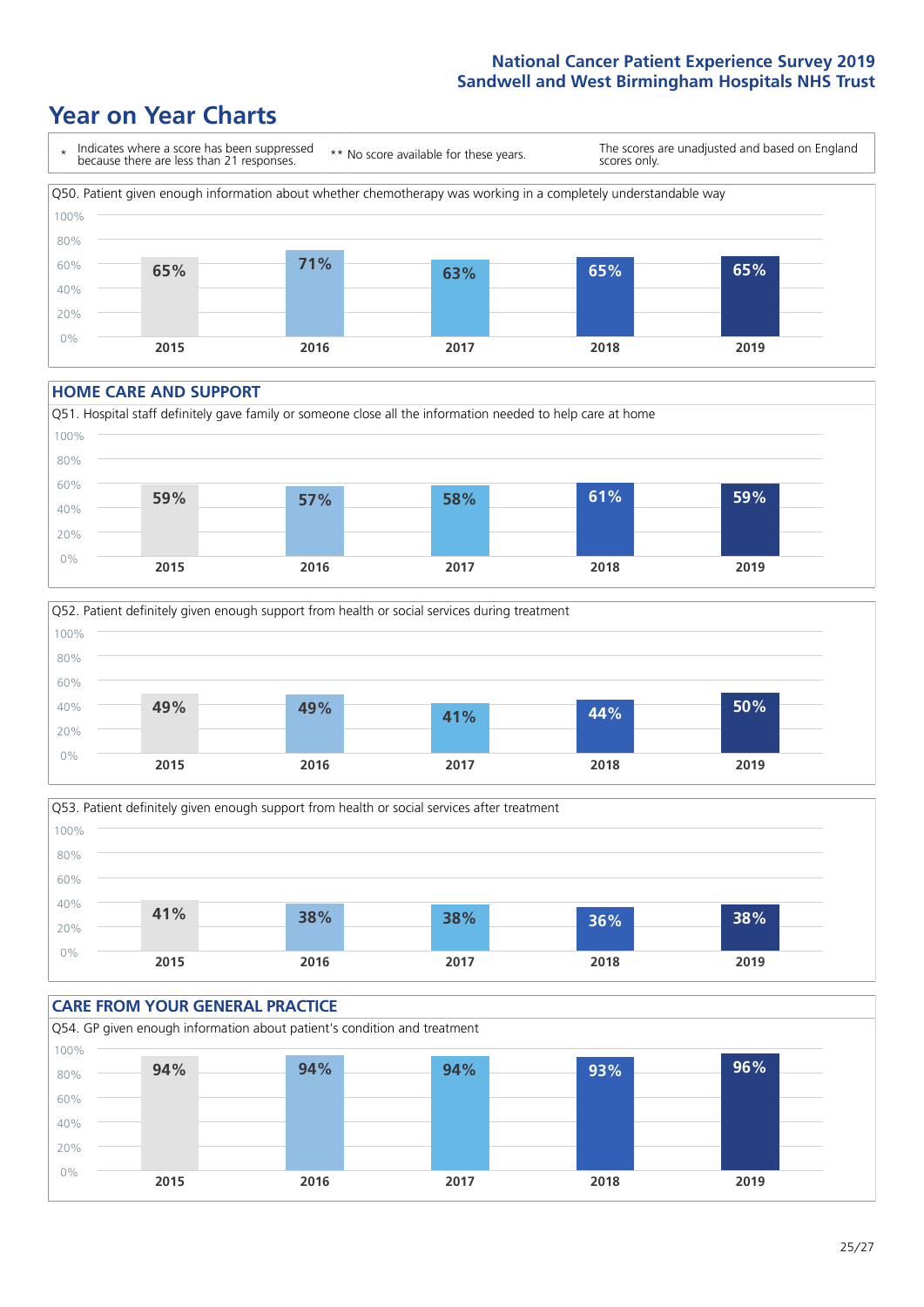### **Year on Year Charts**



#### **YOUR OVERALL NHS CARE**







Q59. Patient felt length of time for attending clinics and appointments for cancer was about right